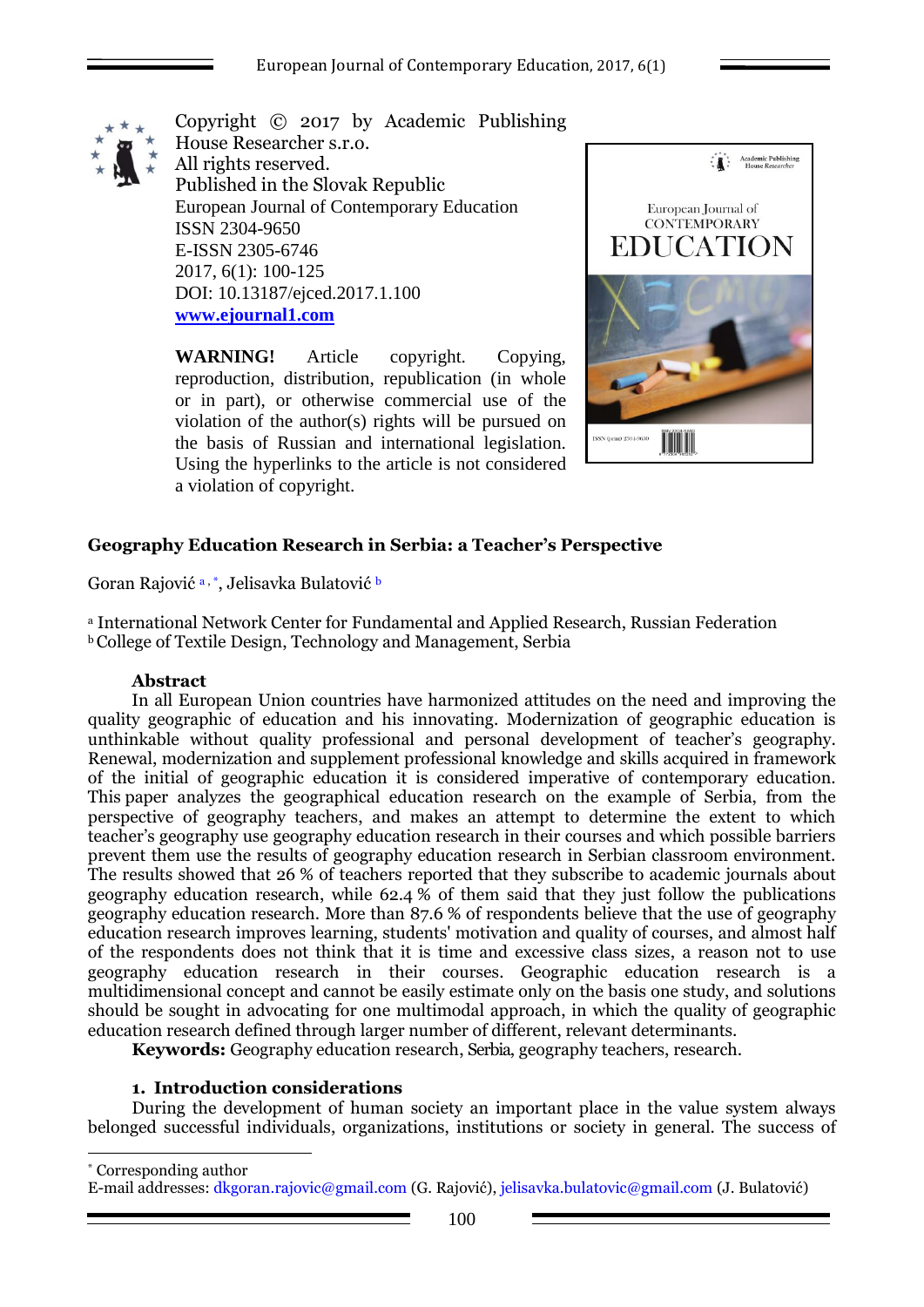individuals in the study or work in all advanced societies highly is valued, respected and represents of socially desirable category (see Butt, 2010; Bernadz et al., 2013). Modern society as a whole, as well as in its sub – systems, is oriented toward achieving success, because successful society is successful individuals. Many authors among which we highlight on this occasion Stoddart (1981), Keltie (1985), Papadimitriou & Kidman (2012) under valuation and evaluation in teaching geography include an organized process that consists of testing of the present and previous situation with specified plan and the final result and point out the ways of development of geographic processes in order to more secure achieving desired effects. According to Hill (1992), Murphy (2007), Solem, Cheung & Schlemper (2008) changes which are present in geographical education research have a unique purpose that nurture and develop the a successful geographical value.

In the last decade of the last century we have noted and the beginning of intensified interest among scientists in the field of geographic "research quality geographic education" and "the quality of education and educational systems" (Cheng 1997; Hanushek, 2005). In other words, "geographical research education is a multidimensional concept and cannot be easily assessing only on the basis one indicator" (Sheppard, 2001; Sarno, 2011), and solutions should be sought in advocating one multimodal approach, where the quality geographical education research defined through larger number of different, adequate determinants ( Hanushek, 2005, Papadimitriou & Kidman, 2012). Williams (2003), Kagoda (2009), Butt (2003), suggests that choice of methods is used in geography education research has a direct impact on the quality of research and research findings. Firth & Morgan (2010) stress the need to consider the way the quality of educational research in relation to the capacity to engage theory. Slater (2003), Lidstone & Williams (2006), Genevois & Jouneau-Sion (2008) are citation that there is insufficient reference to geography education research in the development of educational policy in laws of many countries. Roberts (2000), Naish (2002), Slater (2003), Johnston & Williams (2003) emphasize that geography education research insufficiently uses in geography courses, primarily because of the negative perception of teachers. Hargreaves (1998), Roberts (2000) and Butt (2003) suggest that supposed to establish a connection between geography education research and teaching. According to Roberts (2010) teachers have little opportunity or time to read most of the research published in scientific journals or books. Hollowell et al (1998) and Slater (2003) point out that teachers do not use enough geography education research. Naish (2002) and Brkić – Vejmelka (2000) says that the teachers have a healthy skepticism towards geography education research.

However, according to Reinfried & Hertig (2011) citing on research Bronckart (1989), Reinfried, (2007), Butt et al (2006) and Geography Education Standards Project (1994) indicate that the teaching geography is not a question of copying or simplifying the contents of the academic discipline for its use in schools. It concerns more the identification of the academic knowledge that is relevant and necessary to comprehend the geographical concept in question and its structuring according to approaches referred to as upward didactic transposition or the model of educational reconstruction. Due to educational reforms in the last 25 years, associated with rapidly changing curricula, geography is facing stiff competition from other subjects. Reinfried  $\&$  Hertig (2011) further point out that "this occurs whether geography is taught as a single, discrete subject oars a subject integrated in interdisciplinary subject areas or some other forms of "geographical studies" (rather than geography) in the curriculum. In many countries geography is seen as a vehicle for developing education about sustainable development, environmental concerns, citizenship and even political literacy rather than as a valuable subject in its own right. The goal of geographical education is to supply society with people, who are geographically literate. Geographic literacy is about understanding how human and physical systems are interconnected and how people and places interact. To achieve these goals geographical education asks the following questions: What should be taught to whom? Why should it be taught? When should it be taught? How should it be taught? How can we measure teaching success"?

Gecit (2010) citing on research Karakuyu (2008), Ünlü & Alkış (2006), Demirkaya (2008) and Öztürk (2005) indicate that geography teachers often execute an important function with regards perceiving the location where children live, and the global world. The issue of how to raise persons (teachers) to teach geographical knowledge and competence and which competences they should have, are very important. One of the most noticeable studies related with this field is the study with the subject of perception of global heating concept by candidates of teacher and their learning styles. Another study which could be considered important is the study in which education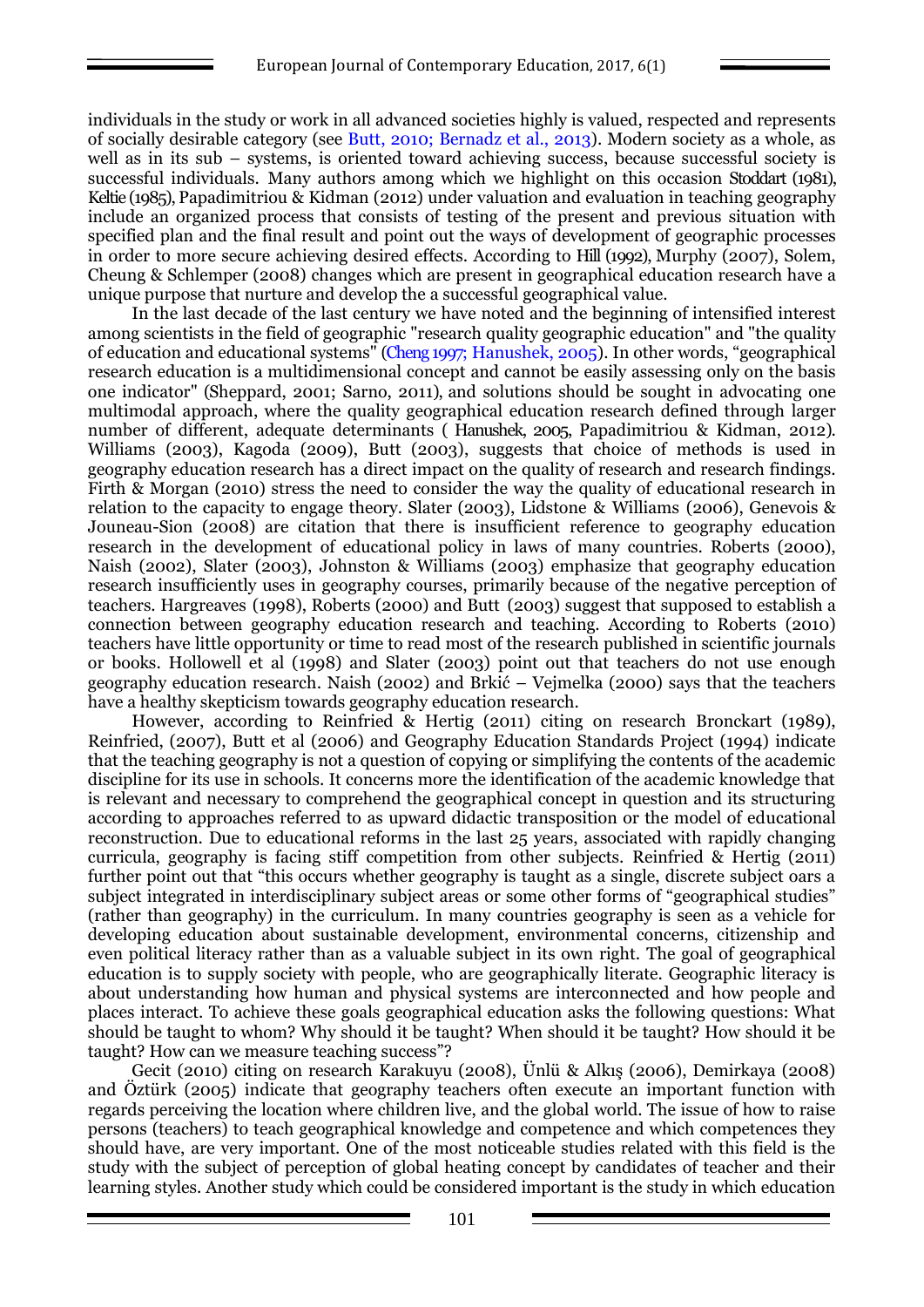of teacher is inspected in a process location becomes globalised on one hand, and becomes subject to localization on the other. Relying on study Incekara (2013) the aim of this research is to determine the position and influence of geography education research exploring the following areas: teacher attitudes of geography according to geography education research; factors which prevent teachers of geography to use geography education research in their works and possibly statistical differences between the independent and dependent variables in relation to demographic characteristics and attitude geography teachers according to geography education research.

## **2. Research Methodology**

As a field of research according Bauer (2010), geographies of education have generally gained rather marginal attention in the discipline so far. Although this has changed to a certain extent more recently, there is still a pressing need to ground geographies of education conceptually or theoretically. We suggest, that it may be fruitful to discuss variegated geographies of educational experience in relation to the following research fields offering further connections to e.g. young people`s geographies, education and social studies.



**Fig. 1.** What is "geographies of education" about? (Bauer, 2010).

Transitions within stratified school systems are important rites of passage revealing interesting data that needs to be critically interpreted and set into wider social and political context. Indeed, transitions are crucial events affecting the students' identity and personal geographies telling stories about multiple inclusions/exclusions with respect to class, gender, intellectual and "peer" performance (see Bauer, 2010).



**Fig. 2.** Qualities of Geography Teacher (Isave, 2015).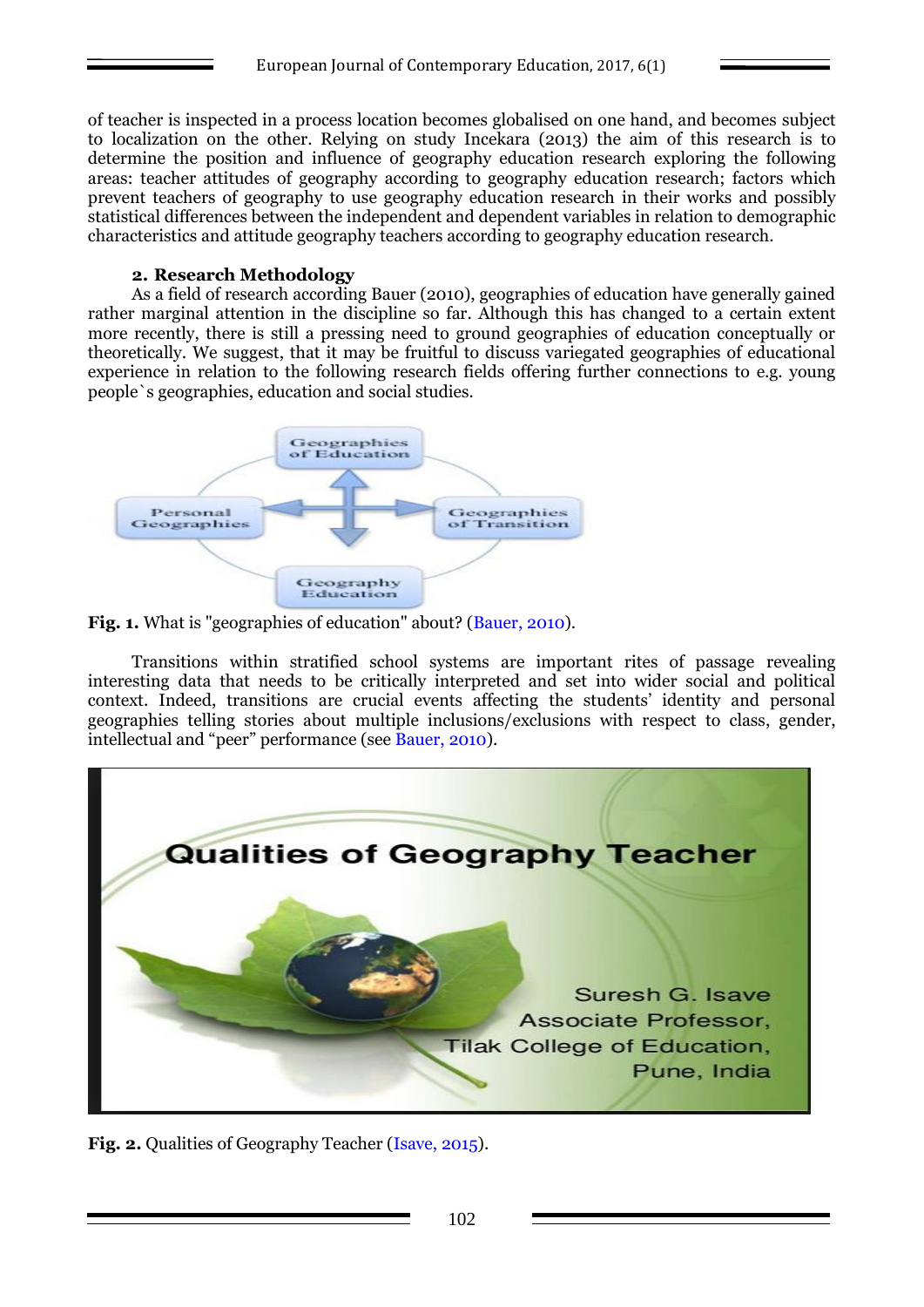Web – based questionnaires and email surveys can provide according to Madge & O'connor (2004), fast and cheap alternatives to postal, face – to – face and telephone surveys. Web-based questionnaires are designed as web pages and located on a researcher. Electronic surveys involve questions being sent as part of the email itself. The type of data yielded is quantitative and with a web-based questionnaire data can be loaded automatically into a spreadsheet or database increasing the speed and accuracy of data collection. Numerous examples of web-based questionnaires and electronic surveys according to Madge & O'connor (2004) exist in the literature (Coomber, 1997; Schaefer, Dillman, 1998; Hampton, Wellman, 1999; Litvin & Kar, 2001; Madge, O'Connor, 2002). More recent references compare online and onsite surveys (McDonald, Adam, 2003; Riva, Teruzzi, Anolli, 2003). Methodological procedure in article of the survey is based on research Incekara (2013), adapted for the purposes of this study, bearing in mind the research experience of the author of this article on similar research (see Rajović, Bulatović, 2008; Rajović, 2009; Bulatović, Rajović, 2011; Bulatović, Rajović, 2013; Rajović, Bulatović, 2015; Bulatović, Rajović, 2015a; Bulatović, Rajović, 2015d; Rajović, Bulatović, 2016; Rajović, Bulatović, 2016a). The survey covered 250 geography teachers. The questions referred to the demographic characteristics of the target group (including questions regarding the gender and age of the respondents), questions that asked teachers about their professional experience and teaching conditions; a statement section, which was developed to determine the attitudes of geography teachers towards geography education research. The survey was conducted in 2006 and 2012 & 2016. "In this section, three yes-no questions, one frequency question and ten statements on a fivepoint Likert scale were used  $(1 = "Strongly disagree," 2 = "Disagree," 3 = "Neutral," 4 = "Agree," 5 =$ "Strongly agree"). In the analysis, the Likert scale was inverted for the statements with negative meaning. The statements section was designed to investigate whether teachers read and subscribe to academic journals about geography education research, whether they use them in their courses, their perceived benefit to the courses, and the factors preventing them from using geography education research in their courses. In this study, descriptive statistics were used to calculate frequencies and percentages. However, non-parametric tests were used, including the Mann – Whitney U test, to analyze the inferential statistics. This test was used because, according to a onesample Kolmorogov-Smirnov test, the data did not have a normally distributed interval variable  $(p < 0.05)$ . The reliability coefficient was 77.6 %, based on a factor reliability analysis of the dependent variables (Cronbach's alpha coefficient: 0.776)" (Incekara, 2013). Therefore, the whole information volume in this article was obtained through specific methods for the selective research, respecting all its stages from the methodological point of view: identification of the researched issue, research framework delimitation, information collection, data processing, analysis and interpretation drawing up the conclusions. Research also played an important role in the article, which consisted, on one hand, in the identification of other studies and articles on the same subject, and in the processing of survey, on the other hand. Hence, the information sources used can be classified into national publications (research institutes, university...) (see Komlenović, 2004; Rajović, 1997; Rajović, 2001; Rajović & Bulatović, 2002; Rajović & Bulatović, 2002; Rajović, 2003; Rajović, 2003; Rajović, 2007; Rajović, 2007; Komlenović, 2007; Komlenović, 2008; Radović, 2011; Teodorović, 2012; Radović, 2013; Simić, 2015; Teodorović, Milin, & Vujačić (2016); Baucal & Pavlović – Babić, 2016) and into non – governmental sources (independent publications) (see Inclusive Education – Road Development, 2008; Publications – Center for Education Policy, 2015; Educational Forum – Long – Term Development of Modern Education in Serbia, 2015). A special place in the study takes text from the international literature (see Downs, 1994; Lai, 1999; Corney, 2000; Sutton & Wheatley, 2003; Trigwell, 2006; Lambert, 2010; Butt, 2011; Guoa, 2014; Krechetnikov, Pestereva, Rajović, 2016; Romanova, Maznichenko, Neskoromnyh, 2016) based on similar studies. As the data on "Geography Education Research in Serbia: a Teacher's Perspective" very few, the research results are based on a series of mainly qualitative analyses, on the one hand, and on a series of logical rationales, on the other hand.

### **3. Analysis of results**

Gbadamosi (2013) states that the research sets to investigate the following objectives: to determine the conventional sources of demographic information use in geography education policy making; to examine the uses of conventional sources of demographic in geography education policy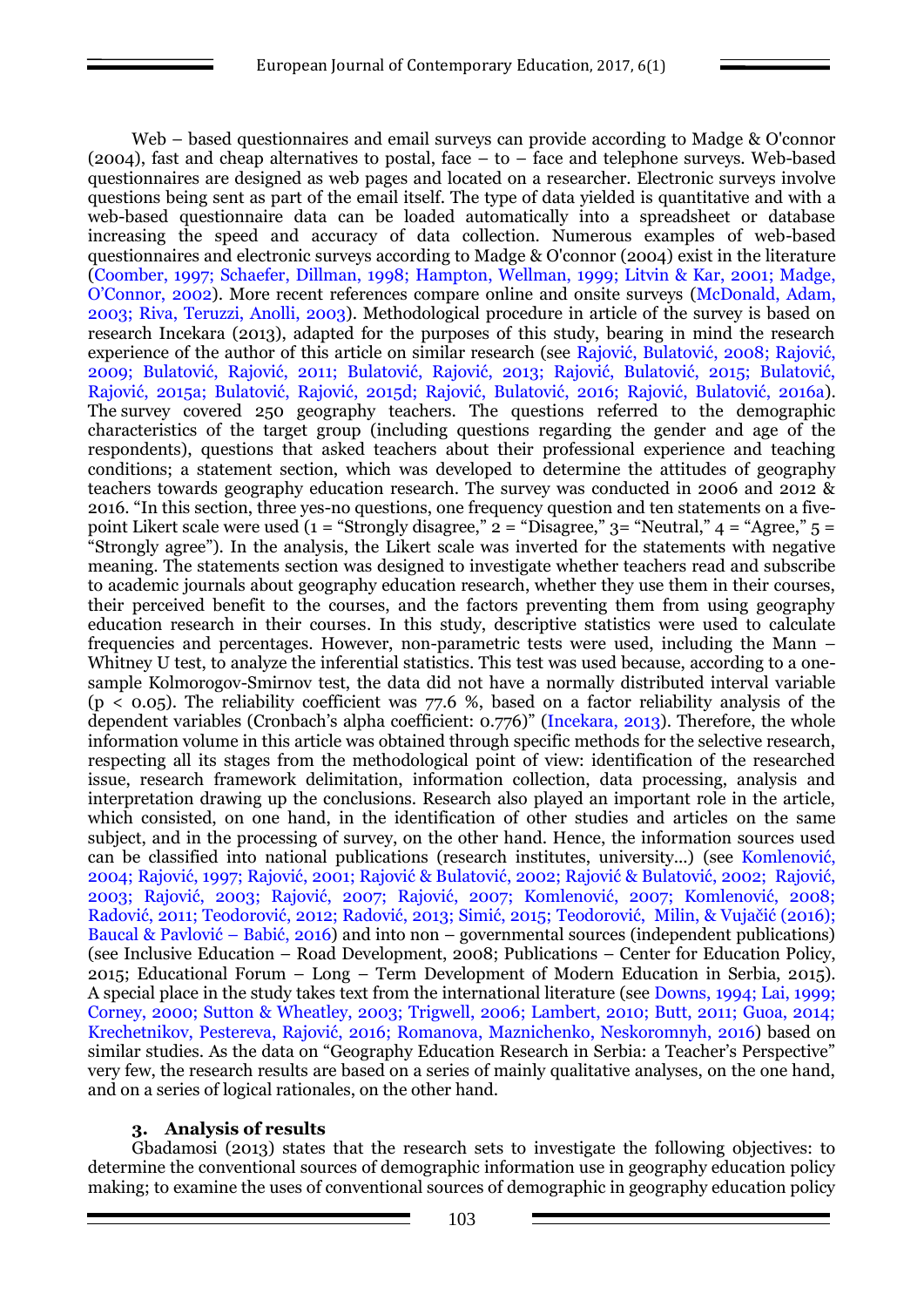making process; to find out the demographic information (characteristics) utilized in geography education policy making process; and to find out the sources of information mostly utilized in geography education policy making. The study tests one hypothesis to examine relationship between demographic information utilization.

Demographic features. Our research records based on similar research Incekara (2013) indicates that demographic data indicates that of 250 respondents, the majority of geography teachers were male (69.6 %, n=174) and 30.4 % of them (n = 76) were female, while 45.6 % are between 33 and 40 years of age (30.4 %:  $26-32$ , 21.8 %: 41+). More than half of the geography teachers (56.4 %) are employed in public schools, 30 % work in private schools, and the remaining 13.6 % are employed for private courses (educational institutions preparing students for different exams, including university and high school entrance exams). About 35.2 % of the respondents have more than 15 years of professional experience, followed by those with 10–14 years of experience  $(31.6\%)$  those with 5–9 years of experience (27.2 %), and those with 1–4 years of experience (6 %). The majority of the teachers (68 %) reported that they teach 21–30 hours of geography courses a week, and 76.8 % stated that they taught classes of 16–30 students while 17.2 % had class sizes exceeding 30 students. A large majority of the geography teachers (74 %) have an undergraduate degree while the rest (26 %) have graduate degrees (Fig. 3) (see Incekara, 2013).



**Fig. 3.** Distribution of respondents by gender, age, school type, professional experience, class size and educational level (Calculation of data by the authors, according to Incekara, 2013).

Statement. Ensuring the quality of geography education is, consequently, of great significance to policy makers and education leaders internationally. It follows that those who teach geography in primary and secondary schools and in further and higher education need to be supported by research intelligence in at least five priority areas, in order to: clarify the purposes and goals of geography education, no matter how the geography curriculum is expressed locally; refine curriculum, pedagogic and assessment practices used in the teaching and learning of geography; deepen collective understanding of learning progressions in geography; improve ways in which high quality materials and resources for geography teaching and learning can be developed and provided; develop understanding of learners' geographical knowledge and experience, including their misperceptions, to enhance geography's teaching and learning (Catling, 2014). The outcomes of research in and relevant to geography education are to: provide and distribute evidence and/or conceptually robust arguments and practices that will improve the quality of geography education in national settings and internationally; encourage a 'research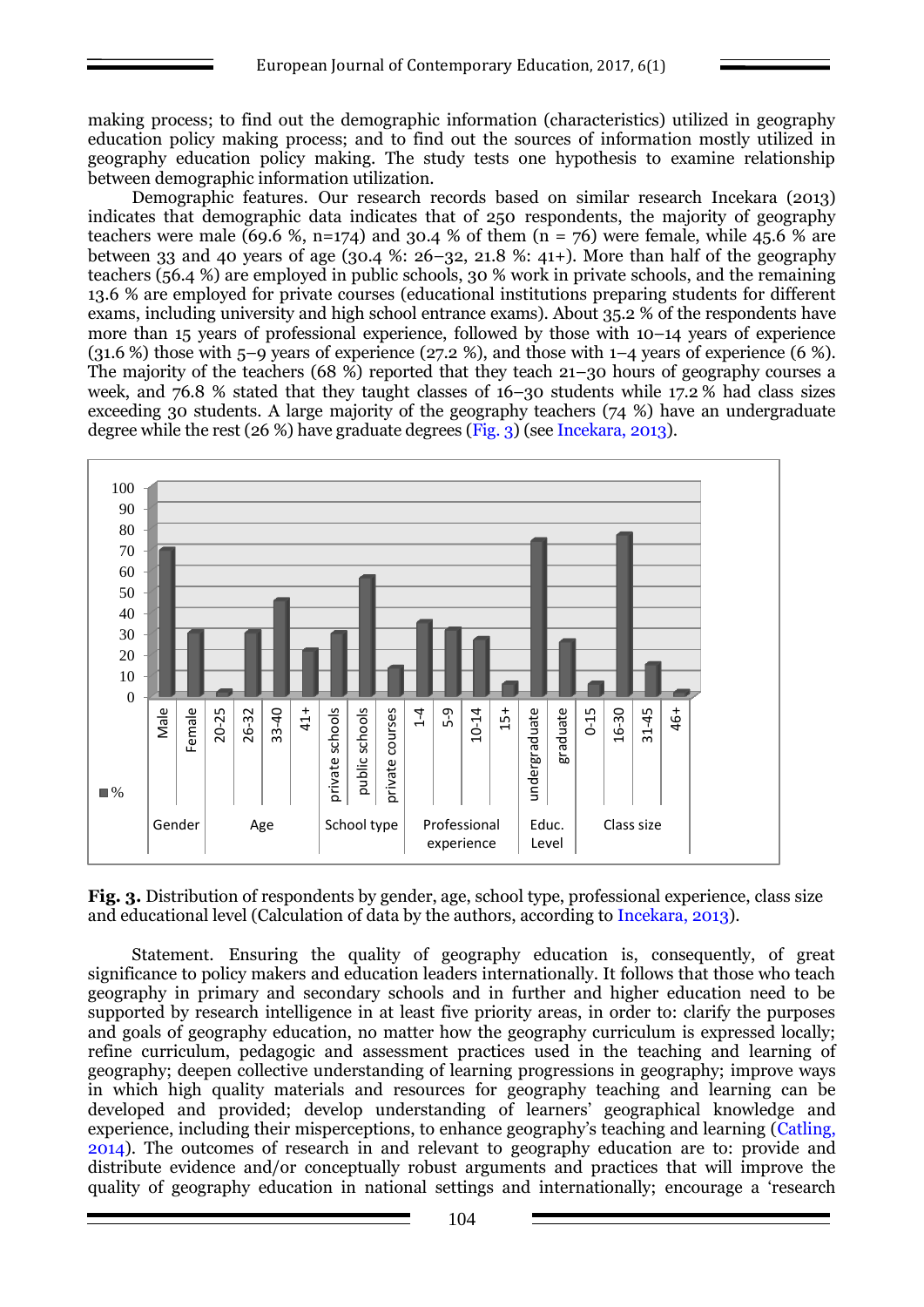orientation' among geography teachers and educators that enables reflective and critical engagement with habitual practices and a professional habit of mind that demands improvement in the quality of geography education (Catling, 2014). The International Geographical Union Commission on Geographical Education supports and promotes research in geography education in all nations and cross-nationally. It aspires to developing an international culture of research in geography education to enable the development of policy and practices that enhance the quality of geography teaching and learning for all in formal and informal education. It encourages policy makers and geography educators to build capacity in research and its application to the classroom and wider learning contexts through understanding the current state of research and by elucidating current knowledge, needs and trends in order to identify future research intentions, priorities and practices and the means to bring these to fruition (Catling, 2014).

| Categories                              | <b>Practices</b>                                                                                                                                                        |
|-----------------------------------------|-------------------------------------------------------------------------------------------------------------------------------------------------------------------------|
| Posing geographic<br>questions          | a. Identify problems or questions that can be addressed using geo-<br>graphic principles, models, and data: express problems and questions<br>in geographic terms.      |
| <b>Acquiring geographic</b>             | a. Identify geographic data that can help to answer a question or solve<br>a problem.                                                                                   |
| landscopers actions.                    | b. Collect data (including observations and measurements) about geo-<br>graphic phenomena, and/or gather existing data to help answer<br>a question or solve a problem. |
| Organizing geographic<br>information    | a. Organize data and create representations of data to help solve a prob-<br>lem or answer a question.                                                                  |
|                                         | a. Identify data analysis strategies that can be used to help solve a prob-<br>lem or answer a question.                                                                |
| Analyzing geographic<br>information.    | b. Find and describe spatial and temporal patterns in data, or find data<br>that matches a pattern, to help solve a problem or answer a question.                       |
|                                         | c. Construct an explanation or prediction for phenomena by comparing<br>data to a model or theory.                                                                      |
| <b>Answering questions</b>              | a. Construct an answer to a question or a solution to a problem using<br>geographic principles, models, and data.                                                       |
| and designing solutions                 | b. Evaluate one or more answers to a question or solutions to a problem<br>using geographic principles, models, and data.                                               |
| Communicating<br>geographic information | a. Inform or persuade an audience using geographic principles, models,<br>and data.                                                                                     |

## **Fig. 4.** Geographic Practices<sup>\*</sup> (Bednarz et al., 2013).

Working from the skills described in Geography for Life, we identified six categories of geographic practice. Each of these categories represents an aspect of geographic inquiry or problem - solving, and encompasses specific practices that, either independently or in combination, can achieve a reasoning goal (Fig. 4). More detailed descriptions of the practices, along with examples representing how they are used by practicing geographers, ordinary people, and classroom instructors, can be found throughout the three Road Map Project committee reports (see Bednarz et al., 2013). Because it suited their goals better, the Geography Education Research Committee condensed these six categories into a smaller set. The Committee combined acquiring, organizing, and analyzing geographic information into a single category, and also combined answering questions and designing solutions with communicating geographic information. Thus, the Committee's three categories are: formulat geographic questions; acquiring, organizing, and analyzing geographic information and explaining and communicating geographic patterns and processes (Bednarz et al., 2013).

Ilić (2014) citing on research Airasian & Galikson (1997) and Schon (1983) highlights that many terms have been used synonymously with self – evaluation, including reflection, self – assessment, self – appraisal, self – monitoring, self – rating. Self – evaluation refers to that process by which "a person can make judgments about the adequacy and effectiveness of performance for the purpose of self – Improvement". Close analysis of teacher practices and the literature on selfevaluation reveals that the primary focus of teacher self – evaluation learning (and learning for professional development) is reflection and the term "teacher self – evaluation" has been almost synonymous to 'teacher reflection' or "reflective practitioner", term which was coined by Schön (1987). By Ilić (2014) citing on research Schön (1983) and Bolton (2010) reflection is the mental process involves intuitive thinking: we exhibit it by the competent behavior we carry out, but we are unable to describe what it is that we do. It involves paying critical attention to the practical values and theories which inform everyday actions, by examining learning practice reflectively and

<sup>1</sup> \* While the categories and practices are listed sequentially in the table following a widely used model of inquiry and problem-solving, we make no assumption that they will or should be conducted in that order in practice.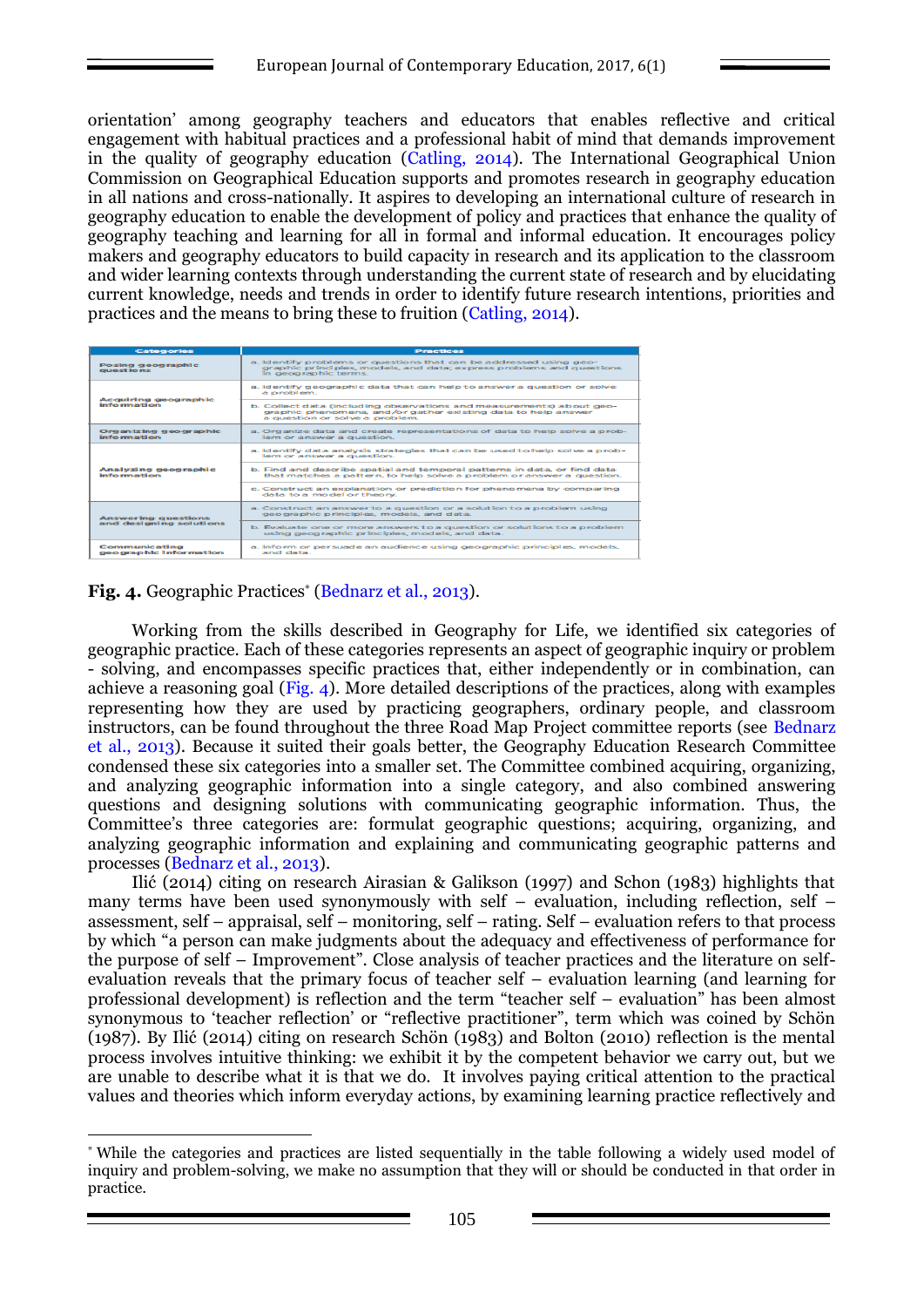reflexively. "An important aspect relating to systematic reflection concerns the moment of reflection. Schön (1983) and Schön (1987) makes a distinction between three types: (a) reflection – in – action, in which the learner reflects on an action past and engages in retrospective sense making; (b) reflection in - action in which reflection occurs as an attempt to "stop and think" in the midst of action, a time during which action can be modified; and (c) knowing  $-\text{ in } -$  action, the most tacit of reflective processes in which knowledge is embedded in the action itself, rarely considered at a conscious level. According to Korthagen & Vasalos (2005) onion model", there are six different levels on which reflection can take place: mission, identity, beliefs, competencies, behavior and environment. Brookfield (1995) suggests that we employ four "critical lenses" through which to view and reflect upon our practice. These are: (1) our own view; (2) that of our students; (3) that of our fellow professionals; (4) and the various theoretical perspectives propounded in educational literature. Examining our own experiences as learners as well as teachers helps us "to uncover our most deeply embedded allegiances and motivations as teachers" (Ilić, 2014).

In the first part of the statement section as well as Incekara (2013), respondents were given three yes-no questions concerning their attitudes to geography education research, whether they are subscribed to any academic geography education research journals, whether they follow geography education research (papers or books), whether they use geography education research in their courses, and the frequency of geography education research use in their courses (Table 1).

|                | <b>Questions</b>                                                           | <b>Answers</b>                                                                     |                    |           |        |  |  |
|----------------|----------------------------------------------------------------------------|------------------------------------------------------------------------------------|--------------------|-----------|--------|--|--|
|                |                                                                            | <b>Yes</b>                                                                         | N <sub>0</sub>     |           |        |  |  |
|                |                                                                            | Are you subscribed to any academic journals about<br>geography education research? |                    |           |        |  |  |
| $\overline{2}$ | Do you follow Geography education research,<br>including papers and books? | $62.4\%$ (n=156)                                                                   | $37.6\%$ (n=94)    |           |        |  |  |
| 3              | Do you use geography education research in vour<br>courses?                | $58.8\%(n=147)$                                                                    | 41.2%<br>$(n=103)$ |           |        |  |  |
|                | If yes, how often do you                                                   | Always                                                                             | Often              | Sometimes | Rarely |  |  |
| 4              | use geography education<br>research in your courses?                       | 6.7%                                                                               | 24.6%              | 37.3%     | 31.3%  |  |  |

**Table 1.** The Responses of Geography Teachers to Yes – No Questions

Source: Calculation of data by the authors.

According to the descriptive analysis of yes  $-$  no questions, although the majority of the respondents (74 %,  $n = 185$ ) stated that they do not subscribe to any academic journals on geography education research, 62.4 % of the teachers indicated that they follow geography education research. However, it is highly disappointing that just  $58.8\%$  (n = 147) of geography teachers stated that they use geography education research in their courses. It is even more disappointing that just 24.6 % of the respondents stated that they always or often use geography education research in their courses, while 31.3 % stated that they rarely use geography education research in their geography courses. The remaining 37.3 % responded that they sometimes use geography education research in their courses (see Incekara, 2013).

In the second part of the questionnaire, respondents were given 10 statements regarding the benefits of geography education research and the factors affecting the use of geography education research in their courses (Table 2).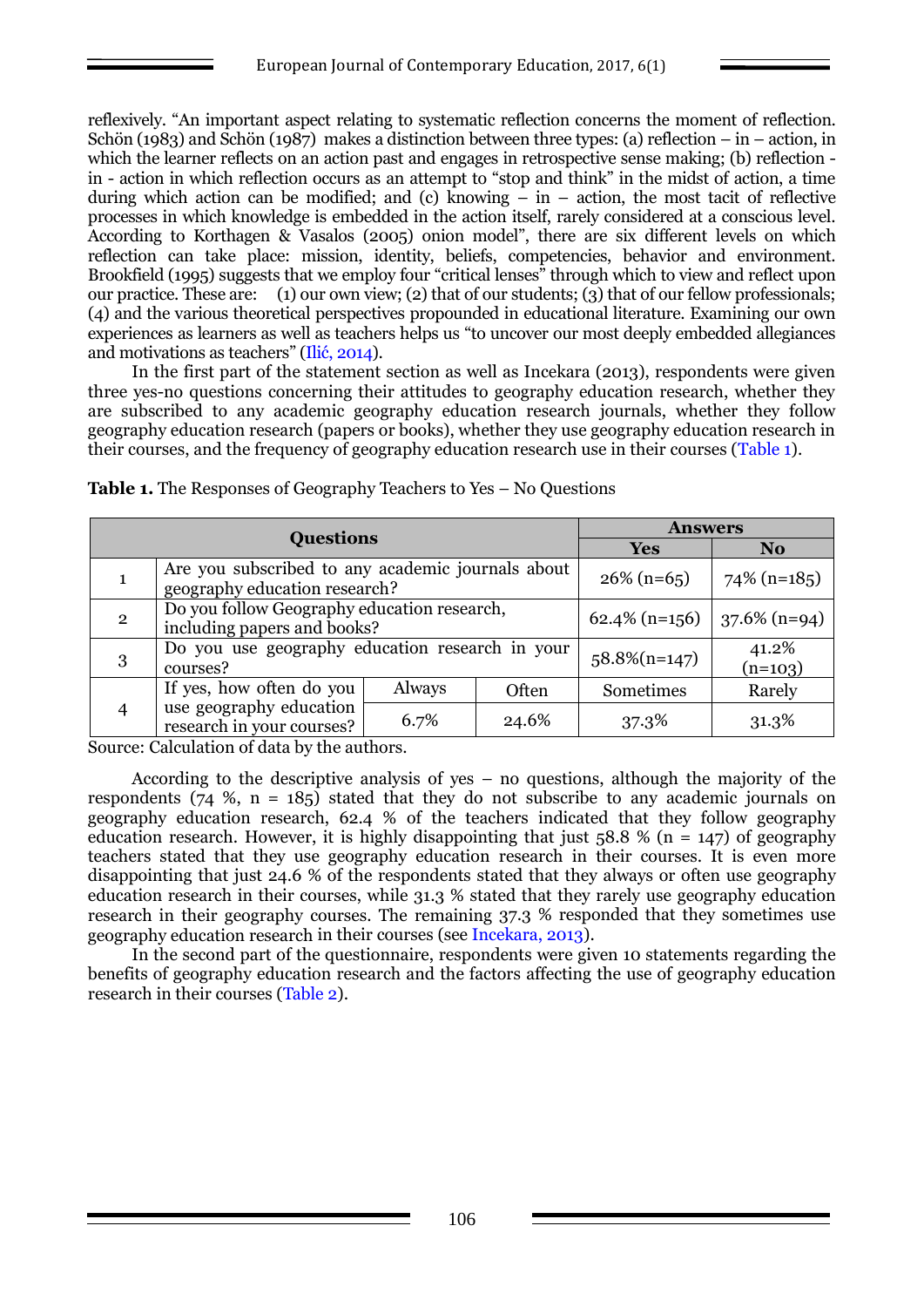| <b>Table 2.</b> Opinions of geography teachers about the use of geography education research in the |  |
|-----------------------------------------------------------------------------------------------------|--|
| courses                                                                                             |  |

|                                                                                                              |                                                                                           |             |                                                                                   | <b>Level of agreement</b>   |                                                             |              |
|--------------------------------------------------------------------------------------------------------------|-------------------------------------------------------------------------------------------|-------------|-----------------------------------------------------------------------------------|-----------------------------|-------------------------------------------------------------|--------------|
| <b>Statements</b>                                                                                            |                                                                                           |             | <b>Strongl</b><br>$\mathbf{y}$<br>disagre<br>e/<br><b>Disagre</b><br>e<br>$1/2^*$ | <b>Neutr</b><br>al<br>$3^*$ | Agree/<br><b>Strong</b><br>$\mathbf{I} \mathbf{y}$<br>agree | <b>Total</b> |
|                                                                                                              | Using geography education research                                                        | $\mathbf n$ | 15                                                                                | 12                          | $4/5^*$                                                     | 250          |
| $\mathbf{1}$                                                                                                 | in courses improves the quality of the<br>courses and learning                            | %           | 6                                                                                 | 4.8                         | 223<br>89.2                                                 | 100          |
|                                                                                                              | Using geography education research                                                        | n           | 14                                                                                | 17                          | 219                                                         | 250          |
| $\overline{2}$                                                                                               | in courses improves student<br>motivation                                                 | %           | 5.6                                                                               | 6.8                         | 87.6                                                        | 100          |
|                                                                                                              | Because geography education research                                                      | $\mathbf n$ | 85                                                                                | 63                          | 102                                                         | 250          |
| 3                                                                                                            | is theoretical, it is not related to the<br>classroom environment                         | %           | 34                                                                                | 25.2                        | 40.8                                                        | 100          |
| I do not have enough time to find and<br>use geography education research in<br>$\overline{4}$<br>my courses |                                                                                           | $\mathbf n$ | 120                                                                               | 58                          | 72                                                          | 250          |
|                                                                                                              | %                                                                                         | 48          | 23.2                                                                              | 28.8                        | 100                                                         |              |
|                                                                                                              | Excessive class sizes do not allow me                                                     | $\mathbf n$ | 125                                                                               | 48                          | 77                                                          | 250          |
| 5                                                                                                            | to use geography education research<br>in my courses                                      | %           | 50                                                                                | 19.2                        | 30.8                                                        | 100          |
|                                                                                                              | Geography education research goes                                                         | $\mathbf n$ | 113                                                                               | 61                          | 76                                                          | 250          |
| 6                                                                                                            | on elsewhere, outside and beyond<br>school, and does not interest my class                | %           | 45.2                                                                              | 24.4                        | 30.4                                                        | 100          |
|                                                                                                              | Because geography education                                                               | $\mathbf n$ | 121                                                                               | 74                          | 55                                                          | 250          |
| $\overline{7}$                                                                                               | research is intended to improve the<br>CV of the researcher, it is useless                | %           | 48.4                                                                              | 29.6                        | 22                                                          | 100          |
|                                                                                                              | Geography education research does                                                         | n           | 95                                                                                | 82                          | 73                                                          | 250          |
| 8                                                                                                            | not meet the needs of classroom<br>teaching                                               | %           | 38                                                                                | 32.8                        | 29.2                                                        | 100          |
|                                                                                                              | <b>Because Geography education</b>                                                        | $\mathbf n$ | 106                                                                               | 65                          | 79                                                          | 250          |
| 9                                                                                                            | research is published in inaccessible<br>journals and books, it is difficult to<br>follow | %           | 42.4                                                                              | 26                          | 31.6                                                        | 100          |
|                                                                                                              | Geography education research is not                                                       | $\mathbf n$ | 108                                                                               | 69                          | 73                                                          | 250          |
| 10                                                                                                           | the everyday reading matter of<br>teachers                                                | %           | 43.2                                                                              | 27.6                        | 29.2                                                        | 100          |
|                                                                                                              | *1: Strongly disagree<br>2: Disagree 3: Neutral                                           | 4: Agree    |                                                                                   | 5: Strongly agree           |                                                             |              |

Source: Calculation of data by the authors.

According to the descriptive analysis of the statements as well as Incekara (2013), a large majority of the respondents agreed or strongly agreed that using geography education research in courses improves the quality of courses and learning (89.2 %) and improves student motivation (87.6 %), but 40.8 % of geography teachers said that they agreed or strongly agreed that geography education research is theoretical and not related to the classroom environment. However, 34 % of them strongly disagreed or disagreed with this statement, while 25.2 % remained neutral. In the next two statements, geography teachers were asked whether time and class sizes posed a problem for them in using geography education research. For both statements, almost half of the respondents strongly disagreed or disagreed that time and class sizes prevent them from using geography education research in their courses. For these statements, 28.8 % of the respondents agreed or strongly agreed that time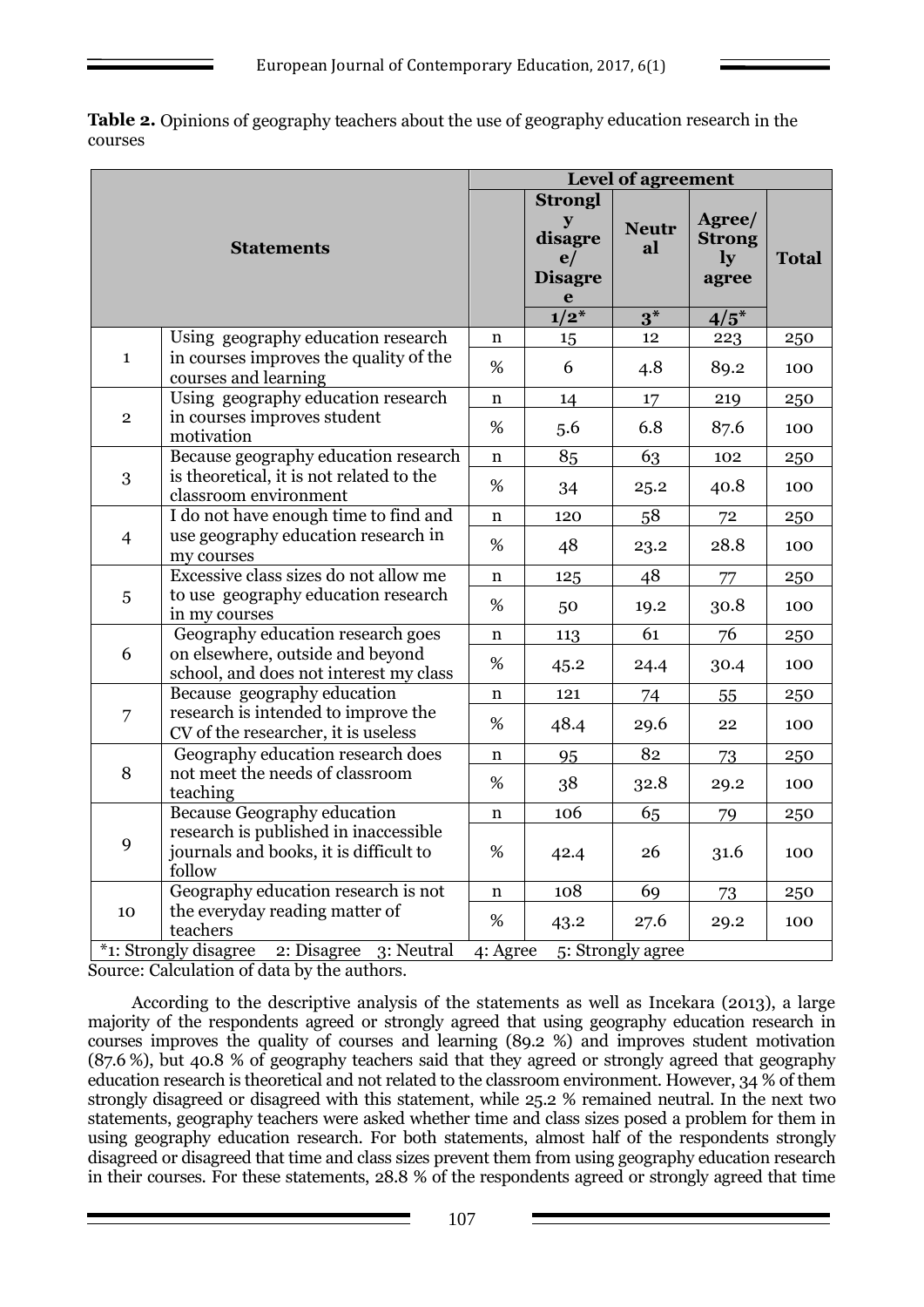are a problem for them in using geography education research, while 23.2 % of the respondents were neutral. 30.8 % of the respondents also agreed or strongly agreed that large class-sizes prevent them from using geography education research in their courses, while 19.2 % were neutral. Forty-five percent of the respondents did not believe that because geography education research goes on elsewhere, outside and beyond school, it does not relate to classroom teaching, while another 30.4 % agreed or strongly agreed with this statement and the remaining 24.4 % remained neutral. Just 22 % of the geography teachers agreed or strongly agreed that geography education research is useless because it is done primarily to improve the CVs of the researchers. However, almost half of the respondents (48.4 %) disagreed or strongly disagreed that geography education research is done just to improve CV of researchers, while 29.6 % of the geography teachers stayed neutral.

According to Catling (2014) indicates that there are considerable variations in the provision in primary initial teacher education courses around the world. Time for geography in such programs is limited, where it exists, and geography almost always appears in the context of social studies or humanities units or modules, such as in the USA and England, though it may be linked with aspects of science, as in Finland and Greece. Catling (2014) according to Gersmehl (2014) noted that in the USA as few as one in eight teachers' training courses required a geography component for graduation. For very many non-specialist primary trainees this is likely to be no more than a few taught sessions amounting to just a few hours of lecture and/or workshop time. In those countries where there is no geography in the primary school curriculum, geography does not appear in primary initial teacher education courses. "Where opportunities exist for primary geography specialists, in comparatively few nations, there may be a small cohort taking a subject specialism component in their primary teaching course (alongside trainees who are taking other subject specialism's). In England, for instance, such specialisms have reduced heavily since the 1990s, which has meant a major decrease of knowledgeable geographers going into primary teaching. This is a situation into which there has been little research, in part because the strong emphasis in primary teaching programs across the globe lies in training the technology" (Catling, 2014).

The 29.2 % of the respondents agreed or strongly agreed that geography education research does not meet the needs of classroom teaching, but 38 % strongly disagreed or disagreed with this statement, and another 32.8 % remained neutral. Again, around 30 % of the geography teachers polled did not feel that geography education research is published in inaccessible journals and books and that geography education research is not relevant for geography teachers who are already hard-pressed. However, 42.4–43.2 % strongly disagreed or disagreed with these statements, while 26–27.6 % was neutral. For the analysis of whether the gender of the respondents significantly affects the geography teachers' responses to the yes-no questions and their agreement level with the statements; a Mann-Whitney U test was performed. P values indicated that there was a statistical difference as well as Incekara (2013) in the mean ranks of males and females on both the seventh statement (geography education research is directed improving the CV of the researcher, so it is useless) and the eighth statement (geography education research does not meet the needs of classroom teaching) ( $p < 0.05$ ). The 76 female geography teachers had significantly higher mean ranks (143.35) than the 174 male geography teachers (117.70) did on the seventh statement (Table 3). The 76 female geography teachers also had significantly higher mean ranks (143.53) than the 174 male geography teachers did (117.63) on the eighth statement. Moreover, according to Incekara (2013), the r (r =  $z/\sqrt{n}$ ) values indicated that the effect size was small.

| Table 3. Mann – Whitney U test results for male and female geography teachers' views on |  |
|-----------------------------------------------------------------------------------------|--|
| statement 7                                                                             |  |

| Statement <sup>*</sup> | Gender | N   | <b>Mean</b><br>Rank | Sum of<br><b>Ranks</b> | U       | $\mathbf{z}$ | p     |         |  |
|------------------------|--------|-----|---------------------|------------------------|---------|--------------|-------|---------|--|
| Statement 7            | Male   | 174 | 117.70              | 20480.50               | 5256.50 | $-2.657$     | 0.008 | $-.168$ |  |
|                        | Female | 76  | 143.35              | 10894.50               |         |              |       |         |  |
| Statement 8            | Male   | 174 | 117.63              | 20467.00               |         |              |       |         |  |
|                        | Female | 76  | 143.53              | 10908.00               | 5242.50 | $-2.753$     | 0.006 | $-174$  |  |

Source: Calculation of data by the authors.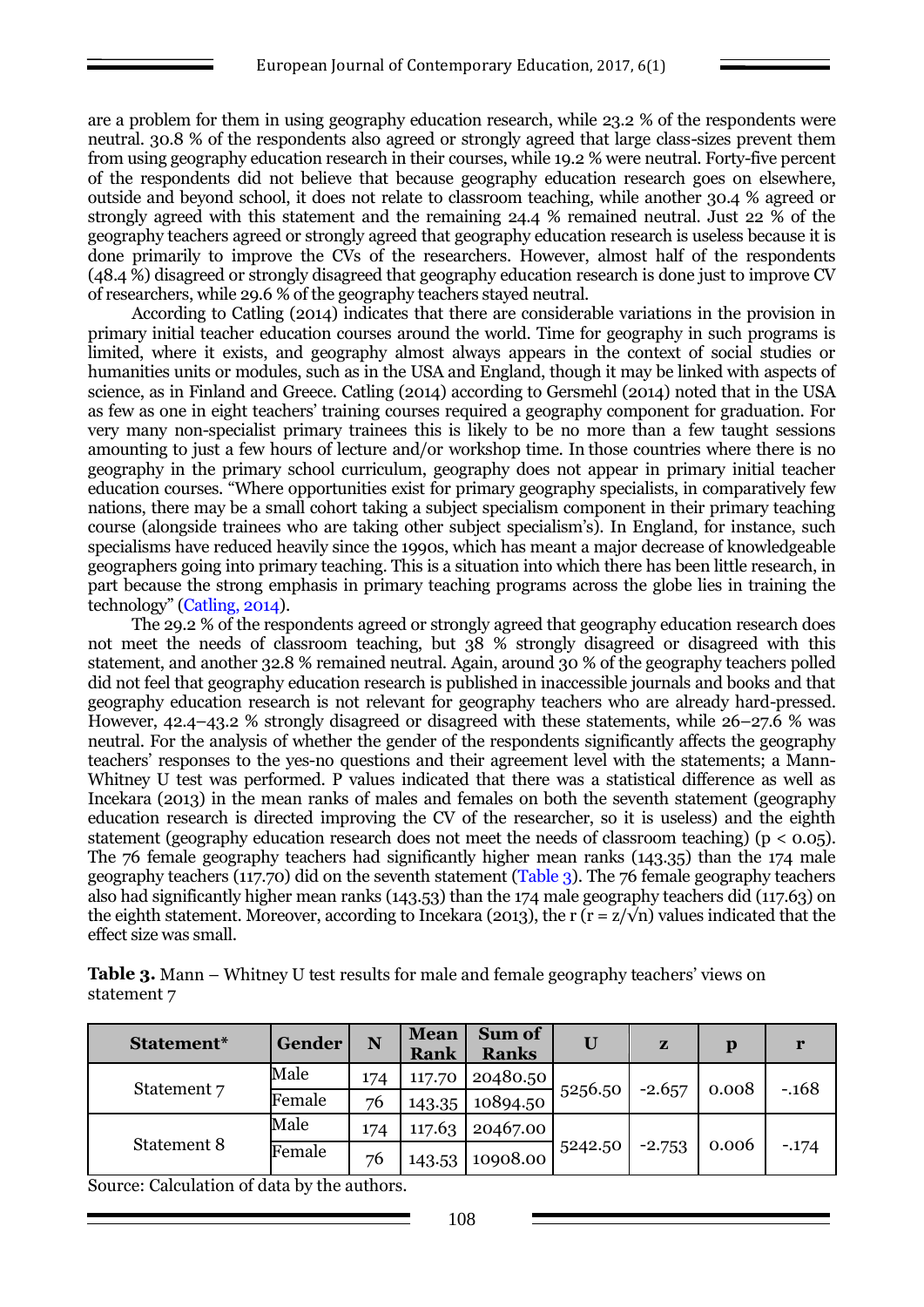A Kruskal – Wallis analysis of variance as well as Incekara (2013) indicated that there was a statistically significant difference among the three age groups of respondents on the ninth statement (because Geography education research is published in inaccessible journals and books, it is difficult to follow) and the tenth statement (these journals are not the everyday reading matter of hard-pressed teachers) (Table 4). According to Catling (2014) it seems that globally we know and understand much less than we need to in order to provide effective and good teacher education in geography for pre – service primary teachers. We have a number of emerging concerns which must be noted. First, little really is known about future primary teachers' knowledge in and understanding of the range of topics within geography as a discipline and school subject. Second, a better appreciation of their attitudes to geography is needed, including about their prior experience of the subject in school and of their informal and daily experiences of geography, to understand to what extent their attitudes can be built on and/or need to be challenged, as well as used to engage them in the subject and motivate their valuing and teaching of it. Third, within geography a significant area is environmental values. This is linked with global learning and sustainability education.

**Table 4.** Kruskal – Wallis Test Results for Level of Agreement on Statements 9 and 10 Based on Age Groups

| <b>Statement</b> | Age<br><b>Groups</b>                     | N                          | <b>Mean</b><br>Rank                  | df | $X^2$ | $\mathbf{p}$ |
|------------------|------------------------------------------|----------------------------|--------------------------------------|----|-------|--------------|
| Statement 9      | $20 - 25$<br>$26 - 32$<br>33-40<br>$41+$ | 5<br>76<br>114             | 52.00<br>128.02<br>119.60<br>140.94  | 3  | 9.348 | 0.02<br>5    |
| Statement 10     | $20 - 25$<br>$26 - 32$<br>33-40<br>$41+$ | 55<br>5<br>76<br>114<br>55 | 182.40<br>112.38<br>123.89<br>141.80 | 3  | 9.391 | 0.02<br>5    |

Source: Calculation of data by the authors.

To determine which of the age groups have different means for the ninth statement as well as Incekara (2013) six post hoc Mann – Whitney tests compared two pairs of age groups on Statement 9 to indicate statistical significance? There was a significant difference on Statement 9 between the 26–32 and 41+ age groups and between the 33–40 and 41 + age groups. According to the analyses, the mean rank of geography teachers who are 41 years of age and older (74.55,  $n = 55$ ) was significantly higher for Statement 9 than that of teachers who are between 26–32 years of age (59.81, n = 76), z = - 2.467, p = 0.014, r = - 0.215, a small – to – medium effect, according to Incekara (2013). The mean rank of respondents who are  $41 + \text{years}$  old (93.35, n = 55) was also significantly higher in Statement 9 than that of teachers who are between 33-40 years of age  $(80.97, n = 114)$ ,  $z = -2.691, p = 0.007, r = -0.215, a small - to - medium effect (Table 5).$ 

**Table 5.** Post Hoc Mann – Whitney U Test Comparing the Age Groups on Statements 9 and 10

| <b>Statement</b> | Age groups | N   | <b>Mean</b> | <b>Sum of</b> | U       | $\mathbf{z}$ | $\mathbf{p}$ |
|------------------|------------|-----|-------------|---------------|---------|--------------|--------------|
|                  |            |     | ranks       | <u>ranks</u>  |         |              |              |
|                  | $26 - 32$  | 76  | 59.81       | 4545.50       | 1620.50 | $-2.467$     | 0.014        |
| Statement 9      | $41+$      | 55  | 74.55       | 4100.50       |         |              |              |
|                  | $33 - 40$  | 114 | 80.97       | 9231.00       | 2676.50 | $-2.691$     | 0.007        |
|                  | $41+$      | 55  | 93.35       | 5134.00       |         |              |              |
|                  | $20 - 25$  | 5   | 60.80       | 304.00        |         | $-2.017$     | 0.044        |
| Statement 10     | $26 - 32$  | 76  | 39.70       | 3017.00       | 91.0    |              |              |
|                  | $26 - 32$  | 76  | 59.41       | 4515.50       |         |              | 0.011        |
|                  | $41+$      | 55  | 75.10       | 4130.50       | 1590.5  | $-2.540$     |              |

Source: Calculation of data by the authors.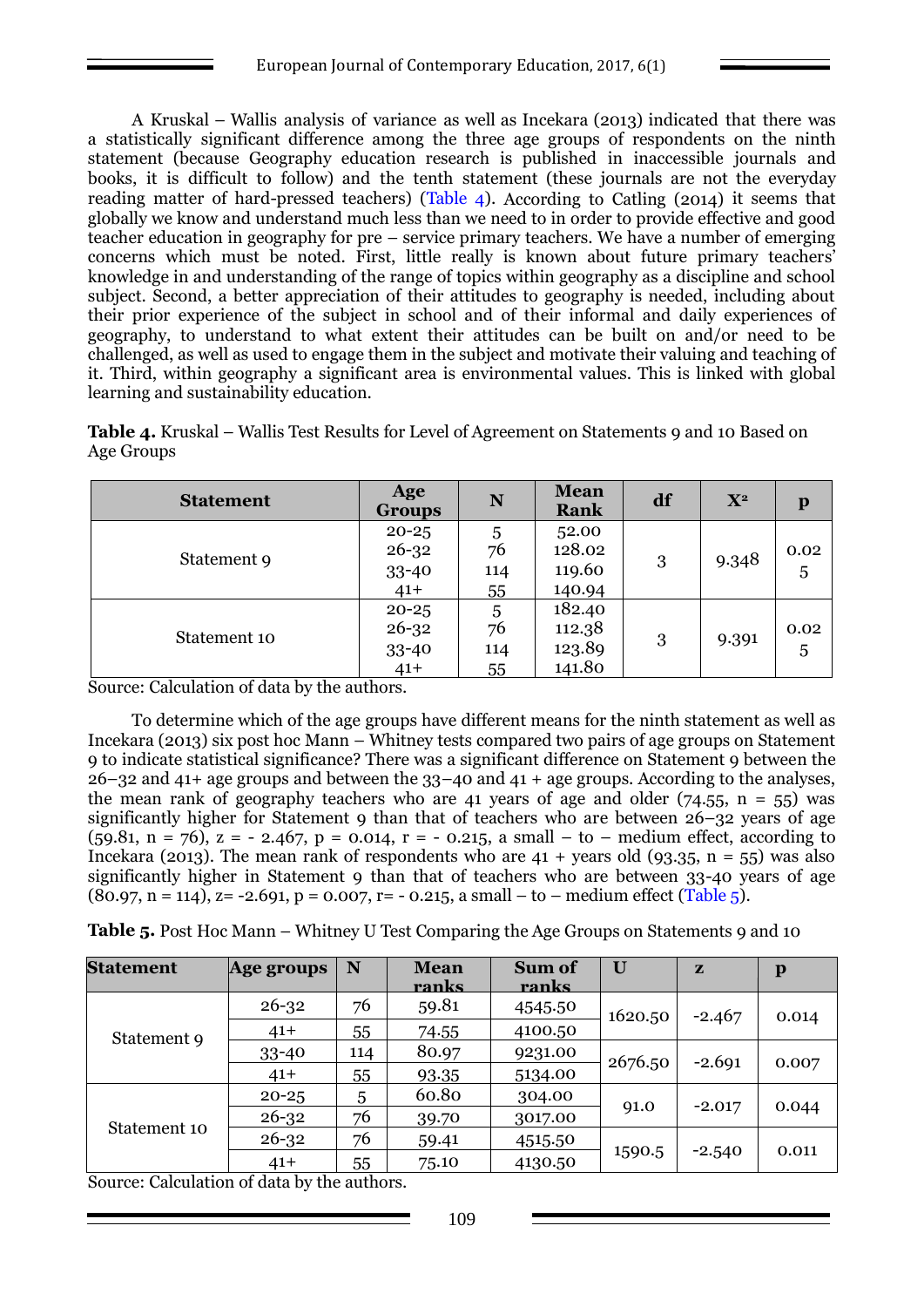Another six post hoc Mann – Whitney tests were used to compare which of the paired age groups had different means on the tenth statement. Results suggested that the mean rank of the 20–25 age group of teachers (60.80,  $n = 5$ ) was significantly higher than that for teachers aged between 26 and 32 (39.70, n = 76) on the Statement 10, z = - 2.017, p = 0.044, r = - 0.224, a small - to - medium effect. Geography teachers who are  $41 +$  years of age had also significantly higher mean rank (75.10,  $n = 55$ ) than those between 26–32 years of age (59.41,  $n = 76$ ) on the same statement,  $z = -2.540$ ,  $p = 0.011$ ,  $r = -0.222$ , a small – to – medium effect size (Table 5). Other Kruskal-Wallis tests as well as Incekara (2013) were performed to indicate whether there were differences in teachers' responses to the yes-no questions and statements depending on the type of school in which the geography teachers are employed. The results suggest that there are significant differences among the three school types on the third, fourth, and fifth statements (Statement 3: because geography education research is theoretical, it is not related to the classroom environment; Statement 4: I do not have enough time to find and use geography education research in Serbia in my courses; and Statement 5: excessive class sizes do not allow me to use in my courses) (Table 6). How beautifully emphasizes Catling (2014) we ought to recognize what we do and, while not be satisfied with it, realize that research is of value and help, even where it presents us with international inconsistencies and though it may be limited. So, perhaps, our response should be 'just getting on with it' and that we should value and make use of what we have learnt and continue to learn.

|             | Table 6. Kruskal – Wallis Test Results for Level of Agreement on Statements 3, 4, and 5 Based on |  |  |
|-------------|--------------------------------------------------------------------------------------------------|--|--|
| School Type |                                                                                                  |  |  |

| <b>Statement</b> | <b>School type</b> | N   | <b>Mean ranks</b> | df             | $X^2$  | $\mathbf{p}$ |
|------------------|--------------------|-----|-------------------|----------------|--------|--------------|
|                  | Private schools    | 75  | 131.42            |                | 9.476  |              |
| Statement 3      | Public schools     | 141 | 129.57            | $\mathbf{2}$   |        | 0.009        |
|                  | Private courses    | 34  | 95.57             |                |        |              |
|                  | Private schools    | 75  | 130.29            |                |        |              |
| Statement 4      | Public schools     | 141 | 131.65            | $\overline{2}$ | 12.992 | 0.002        |
|                  | Private courses    | 34  | 89.44             |                |        |              |
|                  | Private schools    | 75  | 136.23            |                | 6.575  | 0.037        |
| Statement 5      | Public schools     | 141 | 124.61            | $\overline{2}$ |        |              |
|                  | Private courses    | 34  | 105.50            |                |        |              |

Source: Calculation of data by the authors.

To determine which of the school type means are different for the third, fourth, and fifth statements, three post hoc Mann-Whitney tests for each statement compared the school types on Statement 3, 4, and 5 to find the statistical significance (Table 7) (see Incekara, 2013). The results indicated a significant difference between the mean rank of geography teachers working in private schools (59.85,  $n = 75$ ) and the mean rank of those employed in private courses (44.29,  $n = 34$ ) on the third statement, in favour of the former group,  $z = -2.852$ ,  $p = 0.004$ ,  $r = -0.273$ , a small – to – medium effect. In addition, the mean rank of respondents employed in public schools (92.21, n=141) was significantly higher than the mean rank of those working in private courses (70.53, n=34) for the same statement,  $z = -2.943$ ,  $p = 0.003$ ,  $r = -0.222$ , a small - to - medium effect size (Table 7).

Regarding Statement 4 as well as Incekara (2013) the results showed that the mean rank of public school teachers (60.27,  $n = 75$ ) was statistically higher than that of private course teachers  $(43.37, n = 34)$ ,  $z = -3.052$ ,  $p = 0.002$ ,  $r = -0.292$ , a small – to – medium effect size, while public school teachers had a significantly higher mean rank (93.65,  $n = 141$ ) than that of private course teachers (64.65, n = 34) on the same statement, z = - 3.652, p = 0.000, r = - 0.276, a small – to – medium effect size. As for Statement 5, private school teachers also had a significantly higher mean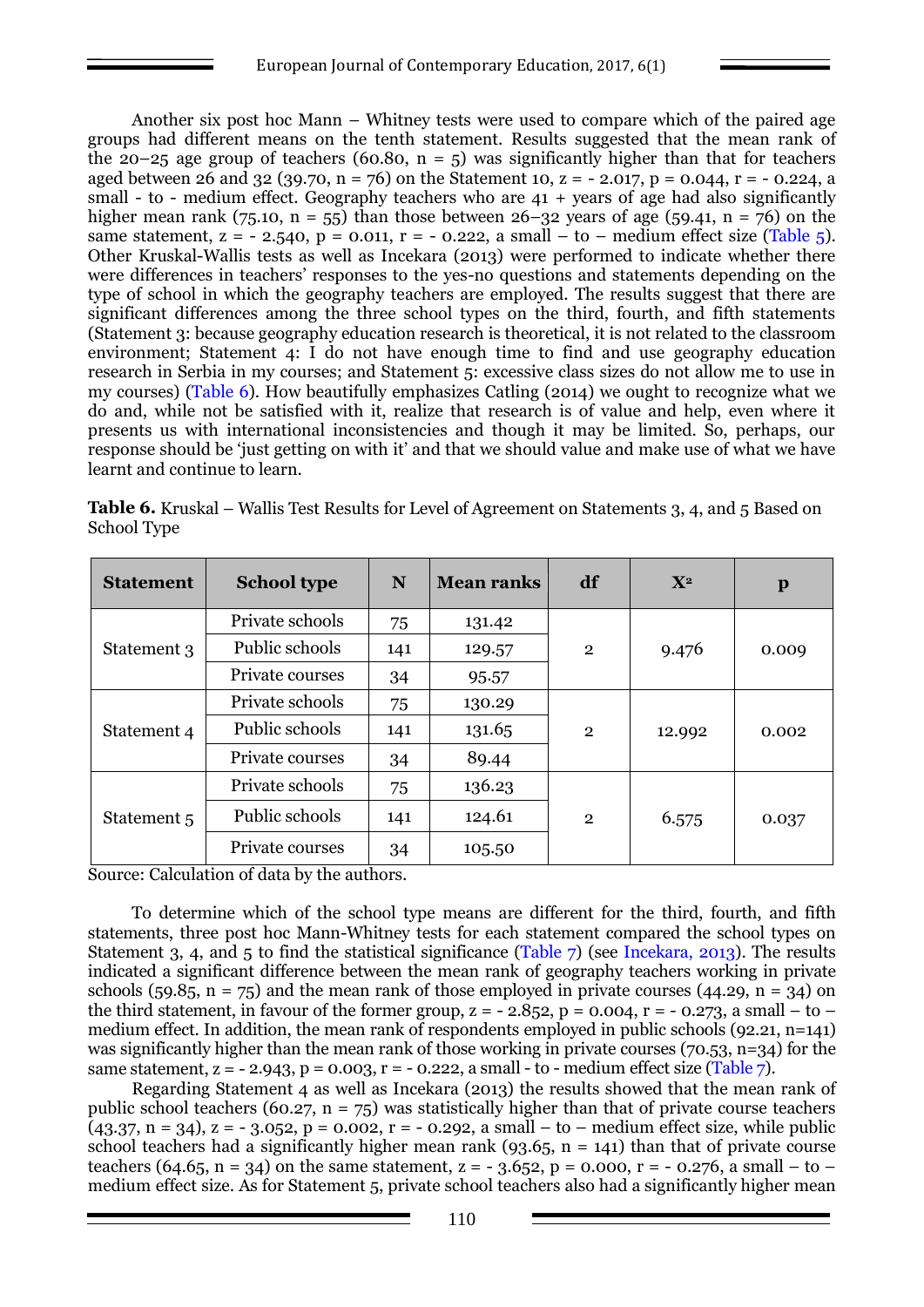rank (59.64, n = 75) than private course teachers had (44.76, n = 34), z = -2.647, p = 0.008, r = -0.253, a small – to – medium effect. The mean rank of public school teachers (91.65, n= 141) was significantly higher than for public course teachers (72.88,  $n = 34$ ) on the same statements,  $z = -$ 2.460, p = 0.014, r = - 0.185, indicating a small – to – medium effect (Table 7).

| <b>Statement</b> | <b>School type</b> | N   | <b>Mean ranks</b> | Sum of<br>ranks | U        | $\mathbf{z}$ | $\mathbf{p}$ |
|------------------|--------------------|-----|-------------------|-----------------|----------|--------------|--------------|
|                  | Private schools    | 75  | 59.85             | 4489.00         |          |              |              |
|                  | Private courses    | 34  | 44.29             | 1506.00         | 911.000  | $-2.952$     | 0.004        |
| Statement 3      | Public schools     | 141 | 92.21             | 13002.0         |          |              |              |
|                  | Private courses    | 34  | 70.53             | 2398.00         | 1803.500 | $-2.943$     | 0.003        |
|                  | Private schools    | 75  | 60.27             | 4520.50         |          | $-3.052$     |              |
|                  | Private courses    | 34  | 43.37             | 1474.50         | 879.500  |              | 0.002        |
| Statement 4      | Public schools     | 141 | 93.65             | 13204.00        |          | $-3.652$     |              |
|                  | Private courses    | 34  | 64.65             | 2196.00         | 1601.500 |              | 0.000        |
|                  | Private schools    | 75  | 59.64             | 4473.00         |          |              |              |
| Statement 5      | Private courses    | 34  | 44.76             | 1522.00         | 927.000  | $-2.647$     | 0.008        |
|                  | Public schools     | 141 | 91.65             | 12922.50        |          |              |              |
|                  | Private courses    | 34  | 72.88             | 2478.50         | 1883.500 | $-2.460$     | 0.014        |

**Table 7.** Post Hoc Mann – Whitney U Test Comparing Groups Organized by School Type for Statements 3, 4, and 5

Source: Calculation of data by the authors.

To analyze whether the professional experience of respondents has a significant effect on geography teachers' agreement with the statements, a Kruskal – Wallis analysis test (see Incekara, 2013) was performed. P values indicated statistical differences in the mean ranks of four professional experience groups for Statements 3, 4, 9, and 10 (Table 8). Apart from more general skills, according to Clausen (2016) e.g. citing research Jensen & Schnack (1997), Breiting et al (1999), Gustafsson (2007), Paulsen (2012), Sjøberg (2005) such as cooperation and reading, the development of action competence also requires knowledge/insight, commitment, vision and action experiences (Jensen and Schnack, 1997). In the Nordic countries, the importance of connecting scientific knowledge with aspects of democracy is also emphasized by several authors. In the Danish Education Act emphasis is actually placed on the development of students' action competence: "The school must prepare students for participation, joint responsibility, rights and duties in a society based on freedom and democracy". Each subject in Danish schools, including geography, must comply with this requirement.

**Table 8.** Kruskal – Wallis Test Results for Statements 3, 4, 9, and 10 for Professional Experience of Teachers

| Statement*  | Professional<br>experience<br>(years)   | N                    | Mean<br>ranks                        | df | $X^2$ | p     |
|-------------|-----------------------------------------|----------------------|--------------------------------------|----|-------|-------|
| Statement 3 | $1 - 4$<br>$5 - 9$<br>$10-14$<br>$15^+$ | 88<br>79<br>68<br>15 | 141.10<br>115.39<br>116.22<br>129.30 | 3  | 9.843 | 0.020 |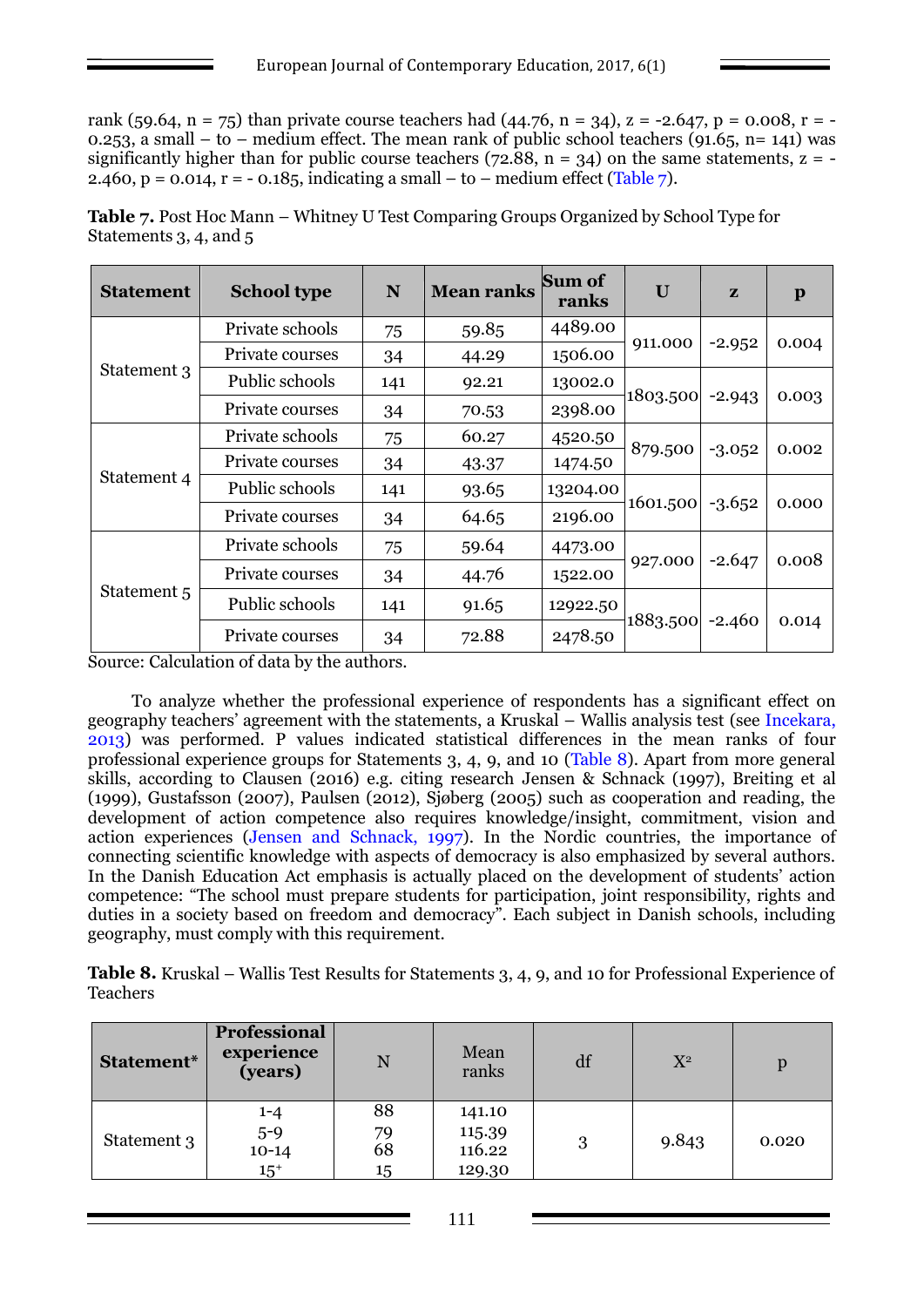|                                     | $1 - 4$  | 88 | 132.48 |   | 12.964 | 0.005 |
|-------------------------------------|----------|----|--------|---|--------|-------|
| Statement 4                         | $5 - 9$  | 79 | 118.18 |   |        |       |
|                                     | $10-14$  | 68 | 115.96 | 3 |        |       |
|                                     | $15^{+}$ | 15 | 166.40 |   |        |       |
| Statement 9                         | $1 - 4$  | 88 | 112.72 |   | 12.817 | 0.005 |
|                                     | $5 - 9$  | 79 | 141.45 |   |        |       |
|                                     | $10-14$  | 68 | 117.74 | 3 |        |       |
|                                     | $15^{+}$ | 15 | 151.67 |   |        |       |
|                                     | $1 - 4$  | 88 | 136.14 |   | 7.902  | 0.048 |
| <b>Statement</b>                    | $5 - 9$  | 79 | 116.00 |   |        |       |
| 10                                  | $10-14$  | 68 | 119.67 | 3 |        |       |
| m 1 1<br>$\mathbf{v}$<br>$\epsilon$ | $15^{+}$ | 15 | 139.53 |   |        |       |

\*See Table 2 for statements

Source: Calculation of data by the authors.

To determine which professional experience group differed for Statements 3, 4, 9, and 10, six post hoc Mann-Whitney tests (see Incekara, 2013) for each statement compared these dependent variables to indicate significant variables (Table 9).

**Table 9.** Post Hoc Mann – Whitney U Test Comparing Groups Organized by Duration of Professional Experience on Statements 3, 4, 9, and 10

| <b>Statements</b> | <b>Professional</b><br>experience<br>(year) | ${\bf N}$ | <b>Mean</b><br>ranks | Sum of<br>ranks | U       | $\mathbf{z}$ | $\mathbf{p}$ |
|-------------------|---------------------------------------------|-----------|----------------------|-----------------|---------|--------------|--------------|
|                   | $1 - 4$                                     | 88        | 84.84                | 7465.50         | 2434.00 |              | 0.039        |
|                   | $10-14$                                     | 68        | 70.30                | 4780.50         |         | 2.063        |              |
| Statements 3      | $5 - 9$                                     | 79        | 45.08                | 3561.00         | 401.00  |              | 0.037        |
|                   | $15+$                                       | 15        | 60.27                | 904.00          |         | 2.083        |              |
|                   | $10-14$                                     | 68        | 39.21                | 2666.00         | 320.00  | $-2.391$     | 0.017        |
|                   | $15+$                                       | 15        | 54.67                | 820.00          |         |              |              |
| Statements 4      | $5 - 9$                                     | 79        | 44.33                | 3502.00         | 342.00  | $-2.728$     | 0.006        |
|                   | $15+$                                       | 15        | 64.20                | 963.00          |         |              |              |
|                   | $10-14$                                     | 68        | 38.29                | 2604.00         | 258.00  | $-3.207$     | 0.001        |
|                   | $15+$                                       | 15        | 58.80                | 882.00          |         |              |              |
| Statements 9      | $5 - 9$                                     | 79        | 44.62                | 3525.00         | 365.00  | $-2.479$     | 0.013        |
|                   | $15+$                                       | 15        | 62.67                | 940.00          |         |              |              |
|                   | $10-14$                                     | 68        | 38.51                | 2619.00         |         | $-3.025$     | 0.002        |
|                   | $15+$                                       | 15        | 57.80                | 867.00          | 273.00  |              |              |
| Statements 10     | $5 - 9$                                     | 79        | 44.40                | 3507.50         |         | $-2.705$     | 0.007        |
|                   | $15+$                                       | 15        | 63.83                | 957.50          | 347.50  |              |              |
|                   | $10 - 14$                                   | 68        | 39.51                | 2687.00         | 341.00  | $-2.150$     | 0.032        |
|                   | $15+$                                       | 15        | 53.27                | 799.00          |         |              |              |

Source: Calculation of data by the authors.

The results suggest that the mean rank of respondents with  $1-4$  years of professional experience was significantly higher  $(84.84, n = 88)$  than the mean rank of respondents with 10– 14 years of professional experience (70.30, n = 68) on Statement 3, z = - 2.063, p = 0.039, r = - 0.16, a medium – to – large effect, while there was a statistically significant difference between the mean ranks of geography teachers with 15+ years of professional experience (60.27, n=15) and those with 5-9 years of professional experience  $(45.08, n = 79)$  on Statement 3 in favour of the former group,  $z = -2.083$ ,  $p = 0.035$ ,  $r = -0.21$ , a small – to – medium effect. However, another statistical difference was investigated between the mean ranks of respondents with 15 + years of professional experience (68.42,  $n = 65$ ) and the mean ranks of those with 10-14 years of professional experience (39.21,  $n = 68$ ) on the same statement, in favour of the former group,  $z = -2.391$ ,  $p =$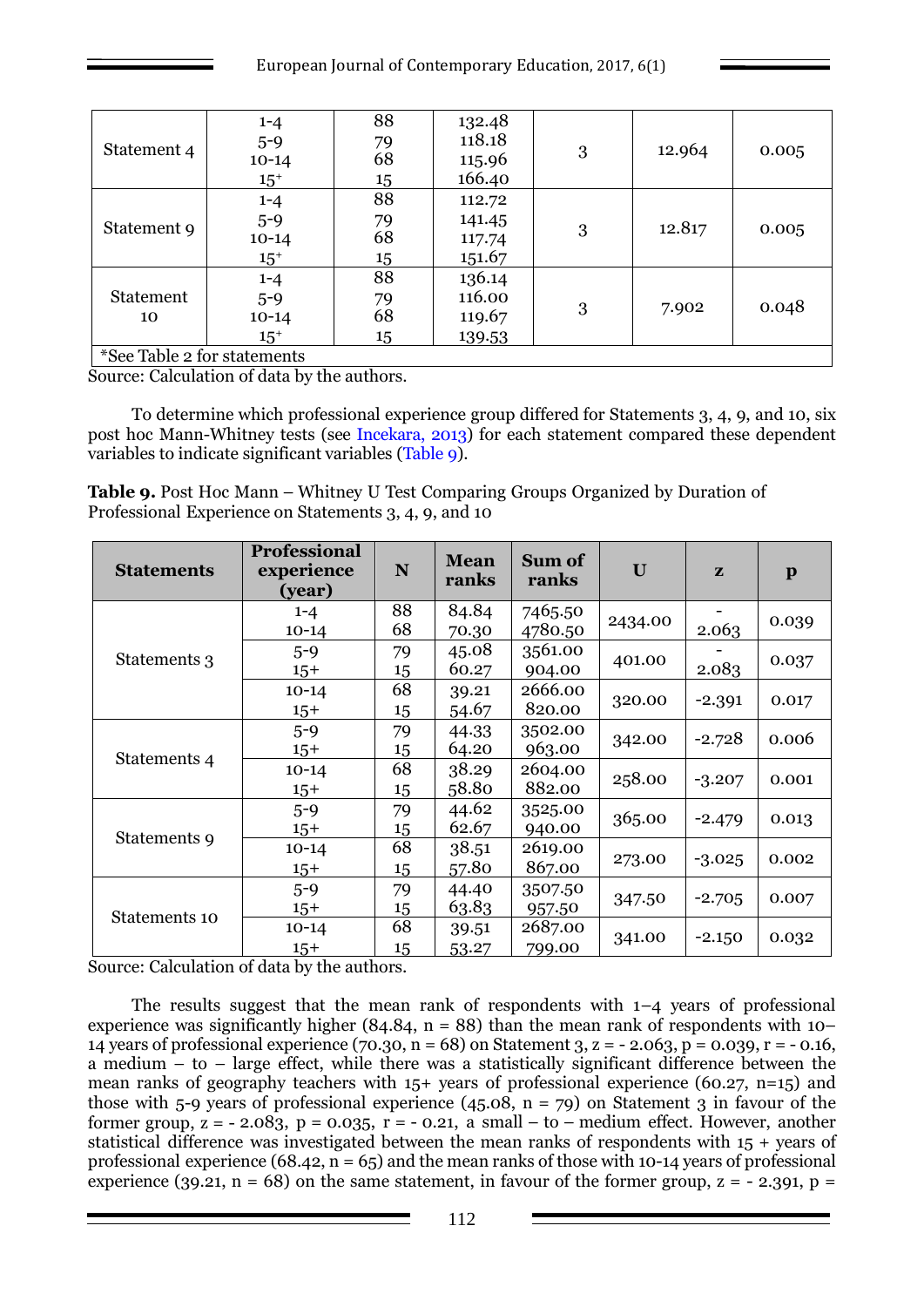0.017,  $r = -0.26$ , a small – to – medium effect (Table 9). According to the analyses comparing the four professional experience groups on the fourth statement, there was a significant difference between the teachers with professional experience of  $15 + \text{years}$  (64.20, n = 15) and those with 5– 9 years of professional experience (44.33, n = 79), in favour of the former group, z = - 2.728, p = 0.006,  $r = -0.28$ , indicating a small-to-medium effect size. The mean rank of the respondents with  $15 +$  years of experience (58.80, n = 15) was significantly higher for Statement 4 for those with 10– 14 years of experience (38.29, n = 68), z = - 3.207, p = 0.001, r = - 0.35, showing a small – to – medium effect (Table 9) (see Incekara, 2013). To spell out the basic characteristics of teaching as a professional practice, According to Chang (2002) citing research Squires (1999) adopted a multiple - paradigm view of looking into teaching, in which the term paradigm is used not only for describing "the way something is conceptualized or viewed, but also the whole package of beliefs, values, attitudes and practices that goes along with the view'. He stressed that paradigms of teaching shouldn't be viewed as one displaces another. Instead, a number of conflicting or competing paradigms somehow coexist. With substantial literatures attached, he explored seven paradigms of teaching: teaching as a common – sense activity, teaching as an art, teaching as a craft, teaching as an applied science, teaching as a system, teaching as reflective practice and, teaching as competence. Chang (2002) citing research Squires (1999) a "common – sense" view on teaching rests on two different kinds of argument: teachers teach by making use of their own experiences of schooling; and teaching is no different from what we do in everyday life. Same as the view of "teaching as an art', both paradigms are rather subjective and arbitrary in the sense and are lacking of concrete ideas and theories to support. While for views of teaching as "a craft', "an applied science', 'reflective practice' and 'competence', their value lies in illuminating 'the concrete aspects" of teaching as professional work and that teachers are conscious about their own practices. Squires (1999) by Chang (2002) indeed, among the seven paradigms, "system thinking" (teaching as a system) is seen to be the most rational or rationalistic paradigm as it helps people to think about "teaching as a complex whole" and it highlights the extent to which the "various components of the system impact upon or interact with one another". However, its process nature does not help the understanding of content in any particular teaching system, which to a certain extent becomes unable to tell about the uniqueness of the teaching practices.

The results also suggest that the respondents with 15 + years of professional experience had a statistically higher mean (62.67, n = 15) than those with  $5-9$  years of experience (44.62, n = 79) on Statement 9,  $\overline{z}$  = - 2.479, p = 0.013, r = - 0.25, a small – to – medium effect size. Moreover, there was a significant difference between the mean rank of geography teachers with 15 + years of professional experience  $(57.80, n = 15)$  and the mean rank of those with 10–14 years of experience  $(38.51, n = 68)$  on the same statement,  $z = -3.025$ ,  $p = 0.002$ ,  $r = -0.33$ , a small – to - medium effect size (Table 9). Finally, there was a statistically significant difference between the mean ranks of geography teachers with  $15 + \text{years}$  of professional experience (63.83, n = 15) and those with 5– 9 years of professional experience  $(44.40, n = 79)$  on Statement 10, in favour of the former group,  $z = -2.705$ ,  $p = 0.007$ ,  $r = -0.28$ , a small - to - medium effect size. However, another statistical difference was investigated between the mean ranks of respondents with 15 + years of professional experience  $(53.27, n = 15)$  and the mean ranks of those with 10–14 years professional experience (39.51,  $n = 68$ ) on the same statement, in favour of former group,  $z = -2.150$ ,  $p =$ 0.032,  $r = -0.24$ , a small - to - medium effect (Table 9) (see Incekara, 2013). Chang (2002) citing research Kember (1997) and Munay & Macdonald (1997) highlights that clearly, these research findings are far from mature and there is probably a need to debate more extensively the methodologies used, such as the methods of interpretation and categorization of the data obtained by semi-structured interviews. As so far there still remains an issue of the high degree of subjectivity in interpreting the interview data, though Ho, Watkins, & Kelly (2001) argued that these conceptions of teaching were very similar; one could not deny that there still lacked of a general agreement about what the conceptions of teaching might be.

The results suggest that the 62 geography teachers who have graduate degrees had significantly higher mean ranks (137.92) than the 183 geography teachers who have undergraduate degrees (121.40) on the fourth yes – no question. The  $65$  respondents with graduate degrees had also significantly higher mean ranks (139.48) than the 185 respondents with undergraduate degrees (120.59) on the tenth statement (Table 10).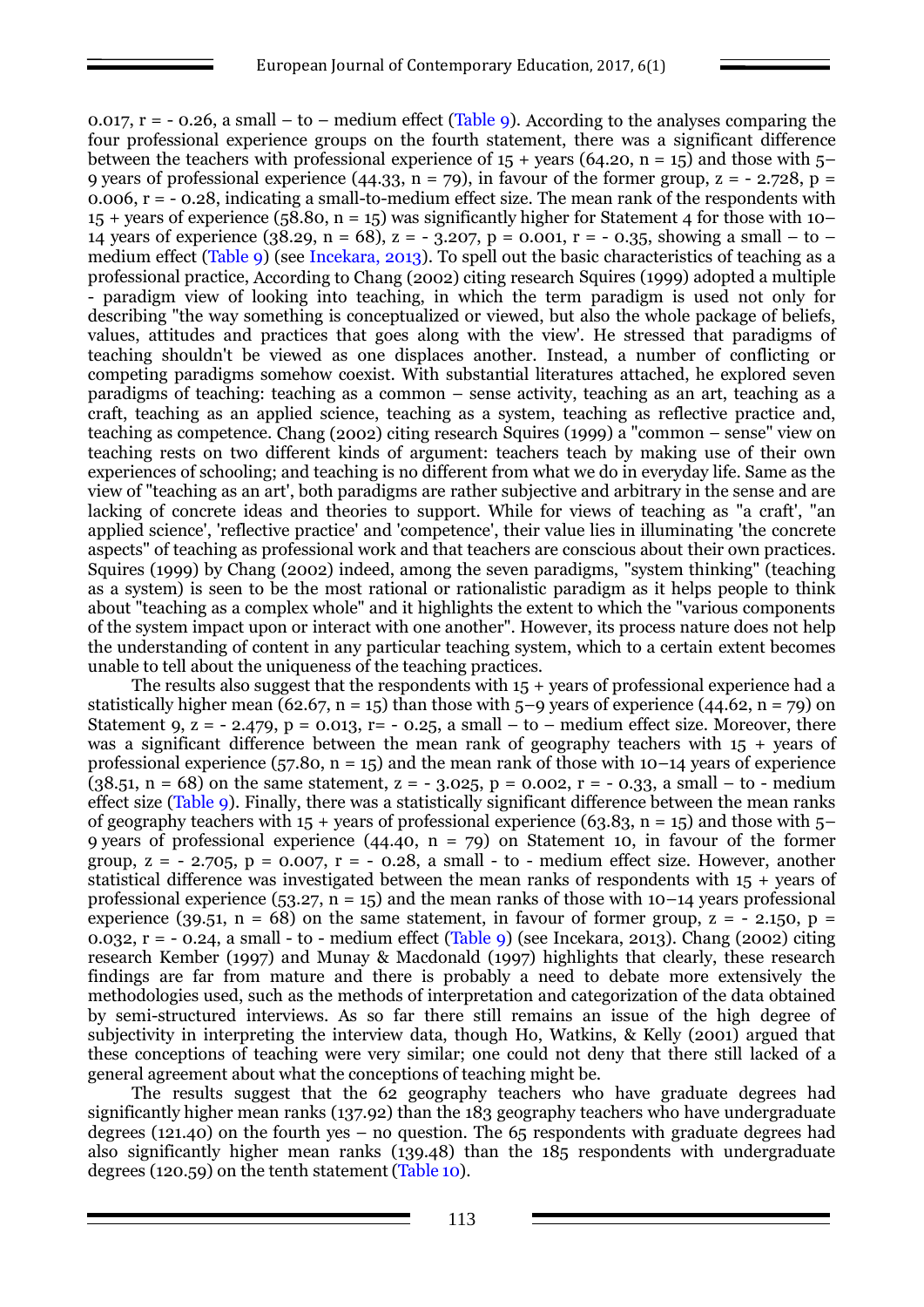| Statement*                                                 | <b>Education</b><br>level | N   | <b>Mean</b><br><b>Rank</b> | Sum of<br><b>Ranks</b> | U       | z        | p     | r       |
|------------------------------------------------------------|---------------------------|-----|----------------------------|------------------------|---------|----------|-------|---------|
| Frequency                                                  | Undergraduate             | 183 | 121.40                     | 22824.00               | 5058.00 | $-2.015$ | 0.044 | $-0.13$ |
| question                                                   | Graduate                  | 62  | 137.92                     | 8551.00                |         |          |       |         |
| <b>Statement</b>                                           | Undergraduate             | 185 | 120.59                     | 22309.00               |         |          |       |         |
| 10                                                         | Graduate                  | 65  | 139.48                     | 9066.00                | 5104.00 | $-1.994$ | 0.046 | $-0.13$ |
| *See Table 1 and 2 for the yes-no questions and statements |                           |     |                            |                        |         |          |       |         |

**Table 10.** Mann – Whitney U Test Results for Education Level of Geography Teachers on Responses to Yes-No Question 4 and Statement 10

Source: Calculation of data by the authors.

Morgan (2012) is a timely reminder that at the heart of geography lay the concepts of interdependence, interactions and relationships that require a critical geographical eye. The geographer that asks critical and important questions about the interactions between is landscapes and societies. In reading the book Morgan (2012) we are encouraged to consider the implications of adopting broad thematic approaches in schools such as "global citizenship". Morgan makes a genuine link between theory, policy and practice in this book with a focus on interactions and interdependence of ideas. It considers how these might impact upon the way in which we teach geography through thematic approaches.

Core geographic ideas, practices, knowledge, and skills that are key to geography are central. The themes relevant to both geography and other disciplines are highlighted to make potential connections between geographic practices and education research in other fields. Such "crosscutting" themes include space, systems, scale, and change (Fig. 5) (see (Bednarz, Heffron, Huynh, 2013). Ozturk (2012) highlights study Wood (1987) which emphasizes that: The life history.... is particularly well suited to the appraisal of practice and career, especially at times of crisis or change. At such moments, it provides both a window on the world and deep insights into the self. It puts the present, crises or not, into perspective and in context, thereby increasing understanding and perhaps one's powers of copying…. the life history offers opportunities for reappraisal, suggesting perhaps new permutations and combinations of events and trends or reawakening old interests and desires temporarily submerged in answer to the experiences of those times.

| <b>Cross cutting Themes:</b><br>(Derived from the<br><b>Essential Elements)</b> | <b>Core Ideas:</b><br>(Derived from the 18 Standards)                                                                                                                                                                                                                                                                                                                                                                                                          |
|---------------------------------------------------------------------------------|----------------------------------------------------------------------------------------------------------------------------------------------------------------------------------------------------------------------------------------------------------------------------------------------------------------------------------------------------------------------------------------------------------------------------------------------------------------|
| <b>Space</b><br>Scale<br>The World in Spatial<br>Terms                          | 1. Maps and other geographic representations communicate geographic<br>information in a spatial context.<br>2. Mental maps organize information about people, places, and environments in a<br>spatial context.                                                                                                                                                                                                                                                |
| <b>Places</b><br>Places and Regions                                             | 3. People, places, and environments are arranged in patterns on Earth's surface.<br>4. Places have physical and human characteristics.<br>5. People create regions to interpret Earth's complexity.<br>6. Culture and experience influence people's perceptions of places and regions.                                                                                                                                                                         |
| <b>Systems</b><br>Physical Systems and<br>Human Systems                         | 7. Physical processes shape the patterns of Earth's surface.<br>8. Ecosystems and biomes have varied characteristics and distributions on<br>Facething supplement<br>9. Human populations have varied characteristics, distributions, and migration<br>patterns on Earth's surface.                                                                                                                                                                            |
| Human-<br>Environment<br>Interaction<br>Environment and<br><b>Sociaty</b>       | 10. Earth's cultures have a complex variety of characteristics and distributions.<br>11. Economic activities produce varied patterns and networks of interdependence<br>can Factble surface.<br>12. Human settlement varies by process, pattern, and function.                                                                                                                                                                                                 |
| Change<br>The Uses of<br>Geography                                              | 13. The forces of cooperation and conflict among people influence the division<br>and control of Earth's surface.<br>14. Human actions modify the physical environment.<br>15. Physical systems affect human systems.<br>16. The meaning, use, distribution, and importance of resources change over time.<br>17. Geography provides insights and clues for interpreting the past.<br>18. Geography can help to interpret the present and plan for the future. |

**Fig. 5.** Crosscutting Themes and Core Ideas in Geography for Life (Bednarz, Heffron, & Huynh, 2013), according to (Heffron & Downs, 2012).

# **4. Discussion and Concluding Remarks**

Our research records indicate the following:

1. Given the growth and impact of the Internet in recent years Madge & O'connor (2004) the ability to utilise online research methods is both timely and of utmost significance to geographers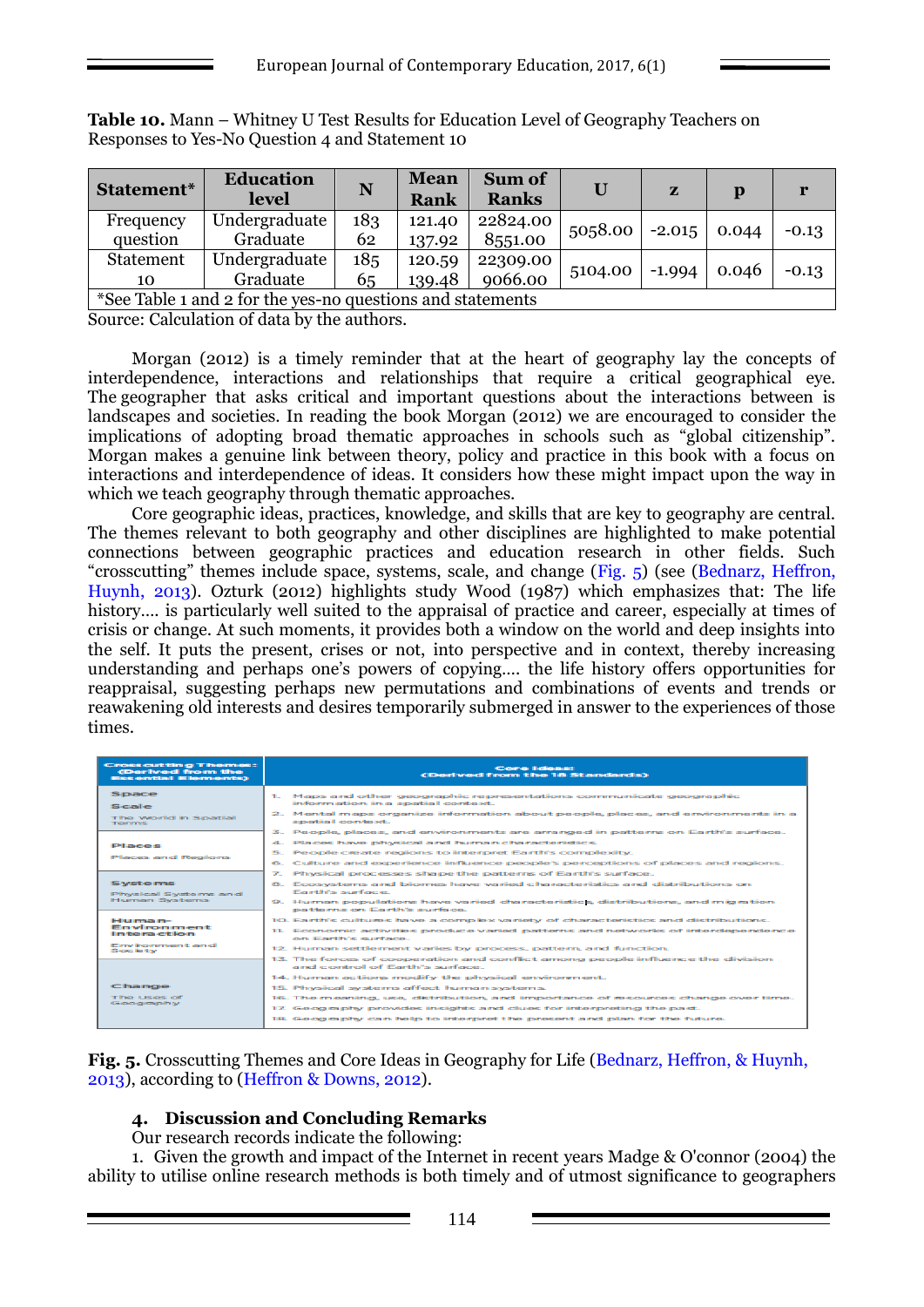in higher education. Their use, however, must be carefully considered. So Madge & O'connor (2004) cites Denscombe (2003) "A decision on whether it is appropriate to use "e-research" should be based on an. …evaluation of the respective advantages and disadvantages in relation to the specific topic that is to be investigated", Smith (1997) "The new technology offers a spate of problems layered over the old", Imken (1999) "Caution should be stressed in an attempt to avoid the "cyberbole" and overdrawn opposition between "real" and virtual techniques" and Illingworth (2001)" we should avoid the use of the Internet as an "easy option" and `…encourage a more developed focus on the justification, applicability and benefits of Internet research to a particular project. What has become apparent is that the effectiveness of CMC (computer mediated communication) is much dependent on who is being researched, what is being researched and why",

2. Similar research Alexandre & Ferreira (2015) considering all the educational reforms that shaped the curricular and conceptual content of geographical education since the after World War II, it seems surprising that successive generations of Serbian geography teachers finish up describing the subject matter to which they were exposed as students in a qualitatively similar manner. They often portray geography as encyclopaedic, whose purpose was to provide lists of places, to present facts and statistical data, to portray the character of regions and continents, whose teaching methods were focused on learning by heart, centred on the use of textbooks and without any recognizable problem-solving approach. Indeed, a discipline whose contents recall the sort of school geography delivered in Serbian schools until the last quarter of the 20th century. The process of mass schooling gradually implied a more comprehensive perception of the teaching profession, whose profile was stretched with new teachers' roles regarding the students, regarding the curriculum, regarding participation in school and community life, and regarding in-service training. In fact, after World War II the set up of a massive in-service teacher education programmed was the answer given by the State to this problem, so that in-service attendance became an inherent part of being a teacher. In-service professional teacher certification thus developed into the easier way of access to the teaching profession for those non-certified graduates working in comprehensive schools all around the country. Like and Alexandre & Ferreira (2015) and also point out that in line with the in-service solution, the new Universities in the former Yugoslavia also began to formulate new models of initial teacher education in Serbia, thus bringing about a so called "integrated approach", during which teachers were trained and certified all along the same process. This entailed a structural change in teacher education, through which teacher education institutions tried to adapt to the new demands of mass schooling. Consequently, the new teacher education curricula began to include a significant number of new issues and topics from the emerging educational sciences (e.g. curriculum development, educational technology, sociology of education, psychology of education, didactics, school administration and management),

3. These research aims at knowing how geography teachers are involved in geography education research in Serbia. Being a school subject related to Social and Environmental issues, Serbian school geography presents itself as a subject particularly important in developing a world consciousness about many problems that concern societies worldwide. Its importance in the formation of young in terms of understanding the world around them has been proved by research in different countries. Thus according to Esteves (2013) it was important to understand what geography teachers believe they are doing when they state their importance and contribution to geography Education. It was also important to know how they do it. What kind of geographical subjects are prone to giving an important contribution to educating future citizens, as this is a transversal skill in Serbian educational curriculum. The research involved about 120 teachers and the data were collected through an open questionnaire. Using content analysis methods it was possible to understand teachers' views on the subject of "Geography Education Research in Serbia: a Teacher's Perspective" and how they position geography curriculum in order to develop practices contributing to geography education. How indicates and Incekara (2013) in similar research in Turkey and here results indicate that although geography teachers believe that geography education research in Serbia is quite beneficial in terms of enhancing course quality and student motivation, a lot needs to be done to make geography education research a common teaching method in geography courses. Some future steps towards this goal include devoting more time in teacher education to the incorporation of geography education research in Serbia into geography courses, organizing in-service training for geography teachers on the use and benefits of geography education research in their courses, improving the working conditions of geography teachers, and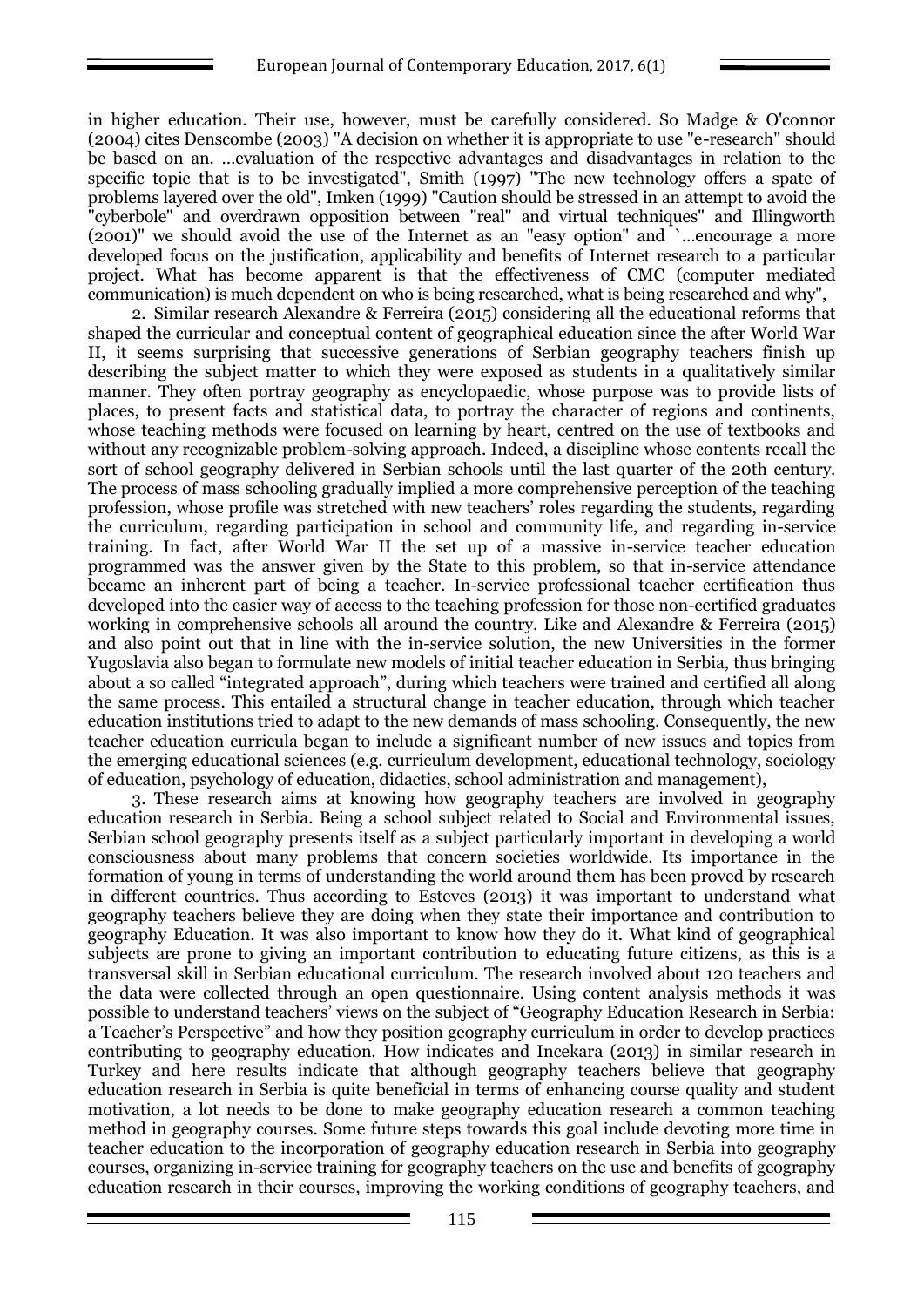informing geography teachers of the existing geography education research bibliography. These are among the most viable ways to make geography education research in Serbia a common tool and method in geography education,

4. Using research Ilić & Romelić (2013) we emphasize accredited programs for geography teachers with professional facilities are located in areas of natural sciences which account for approximately 10 % of the total number of programs in the catalogue (Fig. 6). "In addition to geography, in the natural sciences, there are also biology and ecology, chemistry, physics and natural science subfield, which lead us to conclude on the possible percentages of geographical seminars around 2 % of the total. However, the sub – group analysis program geography shows that they are represented with approximately 1 % of the total, which is less than the possible number. Similarly, 20 % of the possible representation in areas of natural science, geography programs has an average share of 12 %" (Ilić & Romelić, 2013).



**Fig. 6.** Viewing share of geographical programs, the catalogue period 2008–2013 (Ilić & Romelić, 2013).

According to Ilić & Romelić (2013) Period of training 21st analyzed program ranges from one day to three-day seminars, and lasts from eight to more than 24 hours (Fig. 7).



"In the analysis program identified the following problems: too long or general topic name (for example, get to know the geography), or topics that intertwine the two areas (for example, natural-geographic and vegetation characteristics and eco-tourism...) or the program name formulate such objectives (egg more efficient use...); it is not a certain area of priority in all programs, although it is mandatory that the program successfully passed the accreditation process; uncertainty of which group they belong to the program, which is mandatory or optional. Data appear only for 2012/13 year, and some programs have crossed from election to the compulsory one year to the next; information on the program-makers have no affiliation; by the program are not always experts on the topic; It is unclear how the seminars are accredited with fewer hours than the anticipated norms (so there seminary day for five hours, two days of 12 hours and three days of 20 hours); there are different methods of evaluation program to determine its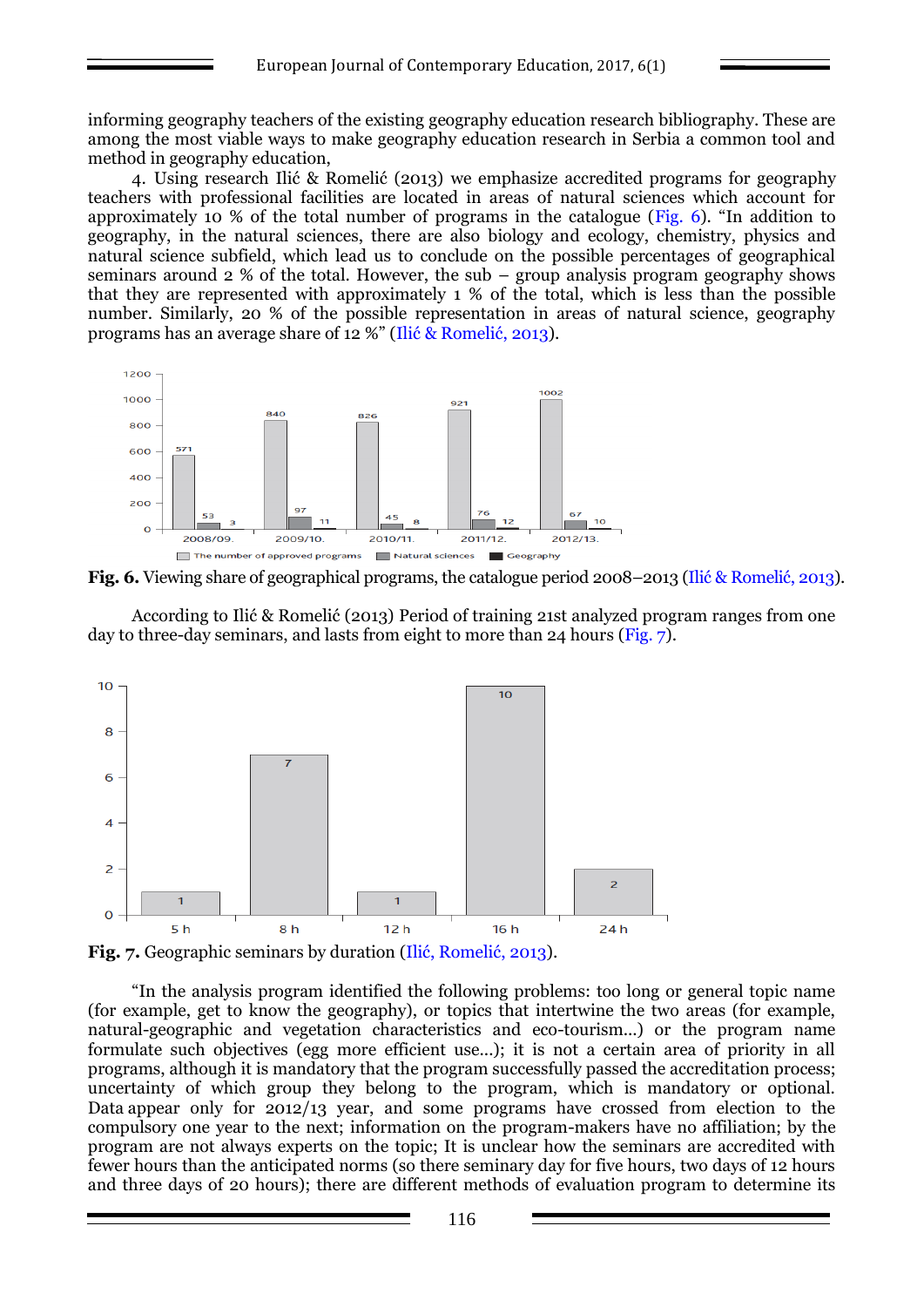quality" (Ilić, Romelić, 2013),

5. Teaching geography is one of the oldest of the academic disciplines to be included in a liberal or general education. It was perhaps due to the close proximity of geography and essential life skills that brought geography to the forefront of practical intellectual information and skills. In early times the common person needed to be knowledgeable regarding the seasons of the year, the response of vegetation and other biota to temperature regimes, and the general tempo of life. Many of the applied aspects of survival were closely associated with environmental conditions by virtue of the interaction between people and the environment (Schmeinck & Lidstone, 2014). Survival was dependent upon knowing place based geography, that rich knowledge of the locale, its water, soil, resources, and opportunities as well as being curious as well as cautious about the groups of people that occupied adjacent territories. With time the place based nature of geographic knowledge expanded to include more distant places. The nature of geography as a discipline and its structure became much more inclusive of people and the global environment. Among those changes was the increased accommodation that the discipline had for using crosscutting information from other subjects in the humanities, social, and physical sciences. From the earliest times, geography has been viewed as essential knowledge for the general citizenry as well as for the members of academy (Schmeinck & Lidstone, 2014),

6. Van der Schee (2014) cites studies Haubrich (1992) and Van der Schee (2012) writes that firstly, geography is concerned with human-environment interactions in the context of specific places and locations and with issues that have a strong geographical dimension like natural hazards, climate change, energy supplies, land use, migration, urbanization, poverty and identity. Geography is a set of fascinating stories of people that live on planet earth at different spots in different ways in conditions that change continuously. Secondly, geography is very practical and useful in everyday life. Geography helps us to get an overview of locations and regions. Location is a key factor in life, especially in an era of globalization and internet. Geography is the discipline where location has its base. Geographical knowledge and more recently also geospatial technologies offer unique opportunities to show policy makers that without geography we cannot make sense of the modern world nor make plans for its future. Thirdly, geography is a way of thinking and looking at the world around us. "The idea that geography education is a lesson in how to think geographically is clearly described in the manifesto "a different view" by David Lambert and his colleagues (Geographical Association, 2009). Connected with this way of thinking geography education has its core concepts. According to Taylor (2008) diversity, interaction, change, and perspective are key concepts. These concepts are what historians call "second order concepts" (Taylor, 2013) but not all of them are distinctly geographical" (Van der Schee, 2014),

7. The role of geography teachers in promoting geography in schools seems far more important than any other subject on account of two facts. First, geography is an inclusive subject. It draws heavily from sister subjects of natural sciences (e.g. geology, botany...) and social sciences (history, sociology, economics, political science...). Therefore, to be a good geography teacher, it is prerequisite for one to possess not only a reasonable knowledge of fundamental facts and concepts of sister subject but also the ability to connect these facts and concepts with the discipline of geography. Second, being an integrating subject, a good teacher of geography must cross boundaries of sister disciplines to indicate the interrelationship between the human and the physical to develop a holistic understanding of the earth. These skills are not at all easy to acquire (Alam, 2015),

8. Finding out what geography teachers think is really important according to for the work we carry out because according to Ozturk (2012) using on research Butt et al (1992) emphasizes that "the interpretation of teachers' autobiographies identifies the nature, sources and manner of evolution of the special kind of thinking, action and knowledge that pertains to their teaching". Likewise, Ozturk (2012) with reference to (Wood, 1993) emphasizes that ...the present has a living connection with the past. Current meanings and interpretations are shown to have grown and developed over time. In tracing teachers' own histories, we acquire a fuller, deeper and richer understanding of them. Examining the interrelationships of incident, thought, people and place that underpin the current person provides a context that is just as relevant as, if not more than, the prevailing social, institutional and situational,

9. Nice concludes Van der Schee (2012) the position of geography in education is under pressure. In many countries the number of geography hours in schools is less than it used to be.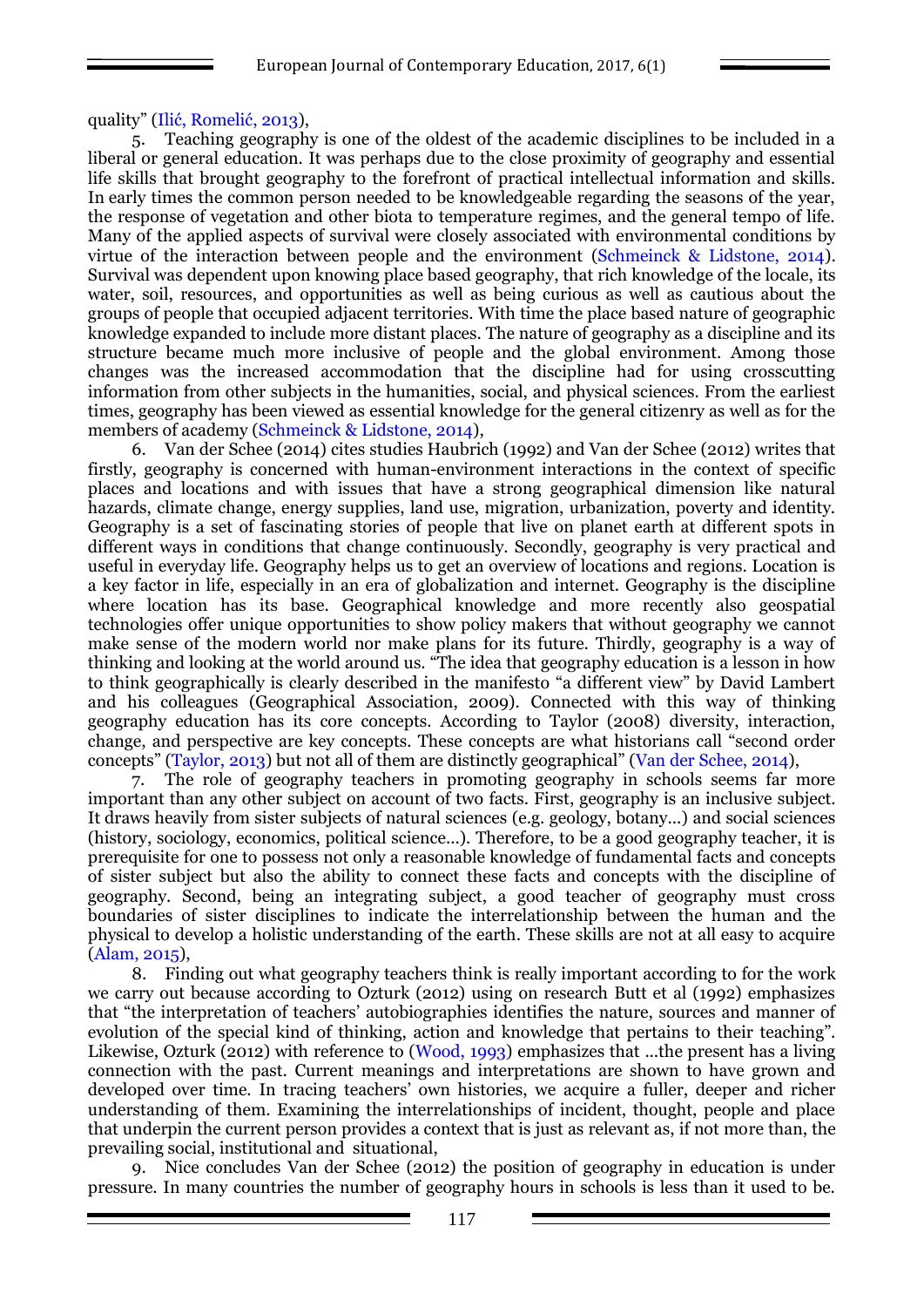The question is how do we develop a new geography in education that will be seen as necessary for today and tomorrow? How do we get rid of the limited and sticky image of geography as the subject where you just learn about countries and capitals, an image that is reinforced by TV quizzes? How do we show the world that geography is future oriented and indispensable for tomorrow's world? To keep up with the changes in our digital global village geographical knowledge and skills should be flexible, analytical and collaborative. The task of geography to explore the world and to study the relation between man and nature is still there but in a different way. Modern technology helps us to learn more effectively and efficiently. Geography teaching can help to prepare youngsters for the world of today and tomorrow. Using modern technology and communication teachers and students all over the world can help each other to develop a different view and doing so to create new geography teaching.

10. Akelaitis & Malinauskas (2016) citing research (Zins et al., 2004; Payton et al., 2008; Weare & Nind, 2011; Durlak et al., 2011; Slee et al., 2012; Sklad et al., 2012) indicate that various reviews of studies have foun consistent evidence on the positive impact of school – based social emotional education programmes on students of diverse backgrounds and cultures from preschool to secondary school in social and emotional health. Further, according to Akelaitis and Malinauskas (2016) based on research (Payton et al., 2008; Weare & Nind, 2011; Durlak et al., 2011; Slee et al., 2012; Sklad et al., 2012) the largest average effect sizes appear to be in social and emotional skills education, but the programs also enhanced academic achievement and reduced internalized and externalized conditions, such as anxiety, depression, substance use and aggressive and antisocial behaviour. Weare & Gray (2003) by Akelaitis & Malinauskas (2016) reported a wide range of academic, social and emotional benefits, such as improved positive behaviour, better learning and academic progress, improved social cohesion and inclusion and better mental health. How extraordinary concludes Greenberg et al (2003) which are related to "*additional key research questions that will inform efforts to disseminate effective school - based prevention programs also must be answered. For instance, what research - based variables are most important to assure the successful replication of effective school - based interventions? Success requires clear fidelity in implementing core program features but may also include "positive" adaptations to local conditions. A related issue involves the development of research -based strategies that educators can use to coordinate the introduction of a new prevention program with those already in place. These questions about replication, program coordination, professional development, and sustainability are currently under researched. Yet in the long run, they will be most informative as schools nationwide implement coordinated prevention programs to improve the social, emotional, physical, and intellectual development of all children".*

Finally, we conclude like and Ilić (2014) "concerning the findings of the present study, following recommendation can be offered for further study: (1) a similar study may be conducted on the geography teachers in other countries; (2) a similar study can be conducted on primary and secondary school geography teachers separately; (3) the study can be conducted on junior and senior geography teachers separately; (4) the present study can be replaced with different gathering instruments".

### **References**

Airasian, Gullickson, 1997 – *Airasian, P., Gullickson, A.* (1997). Teacher self – evaluation tool kit. Thousand Oaks. CA: Corwin Press.

Akelaitis, Malinauskas, 2016 – *Akelaitis, V.A., Malinauskas, R.K.* (2016). Education of Social Skills among Senior High School Age Students in Physical Education Classes. *European Journal of Contemporary Education*, 18(4): 381-389.

Alam, 2015 – *Alam, S. (2015).* A Note on the Status of Geography Teachers in Indian Schools. *Geographical Education*, 28: 59-65.

Alexandre, Ferreira, 2015 – *Alexandre, F., Ferreira, M.M.* (2015). The "Universitisation" of Geography Teacher Training in Portugal: Reflecting on its Results and Weaknesses. *Review of International Geographical Education Online (RIGEO),* 5(3): 293-315.

Babintsev et al., 2016 – *Babintsev, P.V., Sapryka, A.V., Serkina, I.Y., Ushamirskaya, F.G.* (2016). Reform of Higher Education in Russia: Habitus Conflict. *European Journal of Contemporary Education,* 17(3): 284-294.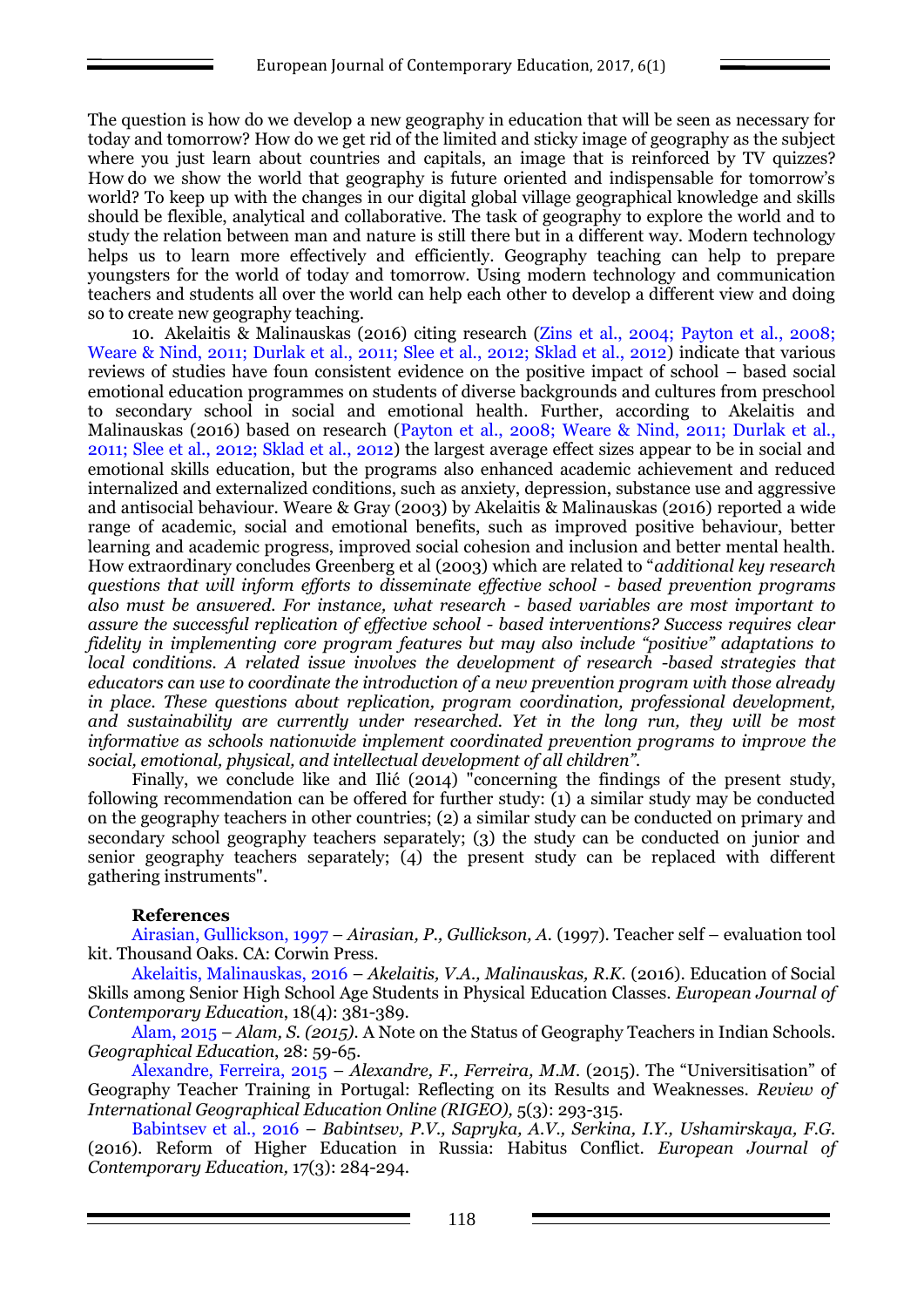Bauca et al., 2016 – *Baucal, A(ed)., & Pavlović-Babić, D (ed).* (2016). Recognize, promote and expand – Stories of successful schools. Belgrade: The Institute for Education Quality and Education.

Bauer, 2010 – *Bauer, I.* (2010). Jugendgeographien: Ein subjekt- und handlungsorientierter Ansatz in Theorie und Praxis (= Praxis Neue Kulturgeographie). Münster: LIT-Verlag.

Bednarz et al., 2013 – *Bednarz, S.W., Heffron, S., & Huynh, N.T.* (Eds.)(2013). A road map for 21st century geography education: Geography education research (A report from the Geography Education Research Committee of the Road Map for 21st Century Geography Education Project). Washington, DC: Association of American Geographers.

Bernadz et al., 2013 – *Bernadz, W. S., Heffron, S., Huynh, T.N. (editors)* (2013). A Road Map for 21st Century Geography Education – Gepgraphy Education Research. Washington, DC: Association of American Geographers.

Bolton, 2010 – *Bolton, G.* (2010). Reflective Practice, Writing and Professional Development (3rd edition). California: SAGE publications.

Breiting et al., 1999 – *Breiting, S., Hedegaard, K., Mogensen, F., Nielsen, K., Schnack, K.*  (1999). Handlekompetence, interessekonflikter og miljøundervisning. MUVIN – projektet, Odense: Syddansk Universitetsforlag.

Brkić – Vejmelka, 2000 – *Brkić - Vejmelka, J.* (2000). Towards Some New Methods in Teaching Geography. *Journal Geoadria,* 5(1): 121-128.

Bronckart, 1989 – *Bronckart, J.P. (1989).* Du statut des didactiques des matières scolaires. *Langue française*, 82(1): 53-66.

Brookfield, 1995 – *Brookfield, S.* (1995). Becoming a Critically Reflective Teacher. San Francisco: Jossey Bass.

Bulatović, Rajović, 2015 – *Bulatović, J., Rajović, G.* (2015). Business Competitive of Tourist Destination: the Case Northeastern Montenegro. *European Journal of Economic Studies,* 11(1): 23-38.

Bulatović, Rajović, 2015a – *Bulatović, J., Rajović, G.* (2011). Public participation in the conception of active protection of the environment on case of Banjičke forest. *Zaštita prirode*, 61(2), 111-128.

Bulatović, Rajović, 2015b – *Bulatović, J., Rajović, G.* (2013). Environmental Awareness for Sustainability: A Pilot Survey in the Belgrade Settlement Brace Jerkovic. *International Journal of Advances in Management and Economics*, 2(1): 20-27.

Butt, 2010 - Butt, G. (2010). Geography, Education and the Future: perspectives on geography education in English schools, pp. 14-18. Washington: Association of American Geographers' Conference.

Butt, 2003 – *Butt, G.* (2003)*.* Geography teachers as action researchers. R. Gerber (Ed.). *International Handbook on Geographical Education*, 273-284.

Butt, 2011 – *Butt, G. (Ed.)* (2011). Geography, education and the future. A&C Black.

Butt et al., 2006 – *Butt, G., Hemmer, M., Hernando, A., & Houtsonen, L.* (2006). Geography in Europe. In J. Lidstone & M. William (Eds.). *Changing Education in a Changing World. Past Experience, Current Trends and Future Challenges* (pp. 93-106). Dordrecht: Springer.

Butt, 1992 – *Butt, R., Raymond, D., McCue, G., & Yamagishi, L.* (1992). Collaborative autobiography and the teacher's voice. In: I. F. Goodson (Ed.) *Studying teacher's lives* (London, Routledge), 51-98.

Catling, 2014 – *Catling, S.* (2014). Developing an International Declaration on Research in Geography Education, International Geographical Union Regional Conference Commission on Geographical Education, August 18th - 22<sup>nd</sup> (pp. 1-18). Krakow, Poland: Jagiellonian University.

Catling, 2014 – *Catling, S.* (2014). Pre-service primary teachers' knowledge and understanding of geography and its teaching: A review. *Review of International Geographical Education Online (RIGEO)*, 4(3): 235.

Centre for Education Policy, 2015 – *Centre for Education Policy* (2015). Publications. Available from: htpp//www.cep.edu.rs (26.12 2015).

Chang, 2002 – *Chang, S.Y.* (2002). Teachers' conceptions of geography teaching and learning. 1-193.

Chang, 1997 – *Cheng, C.* (1997). Multi – models of quality in education. *Quality Assurance in Education*, 5(1): 22-31.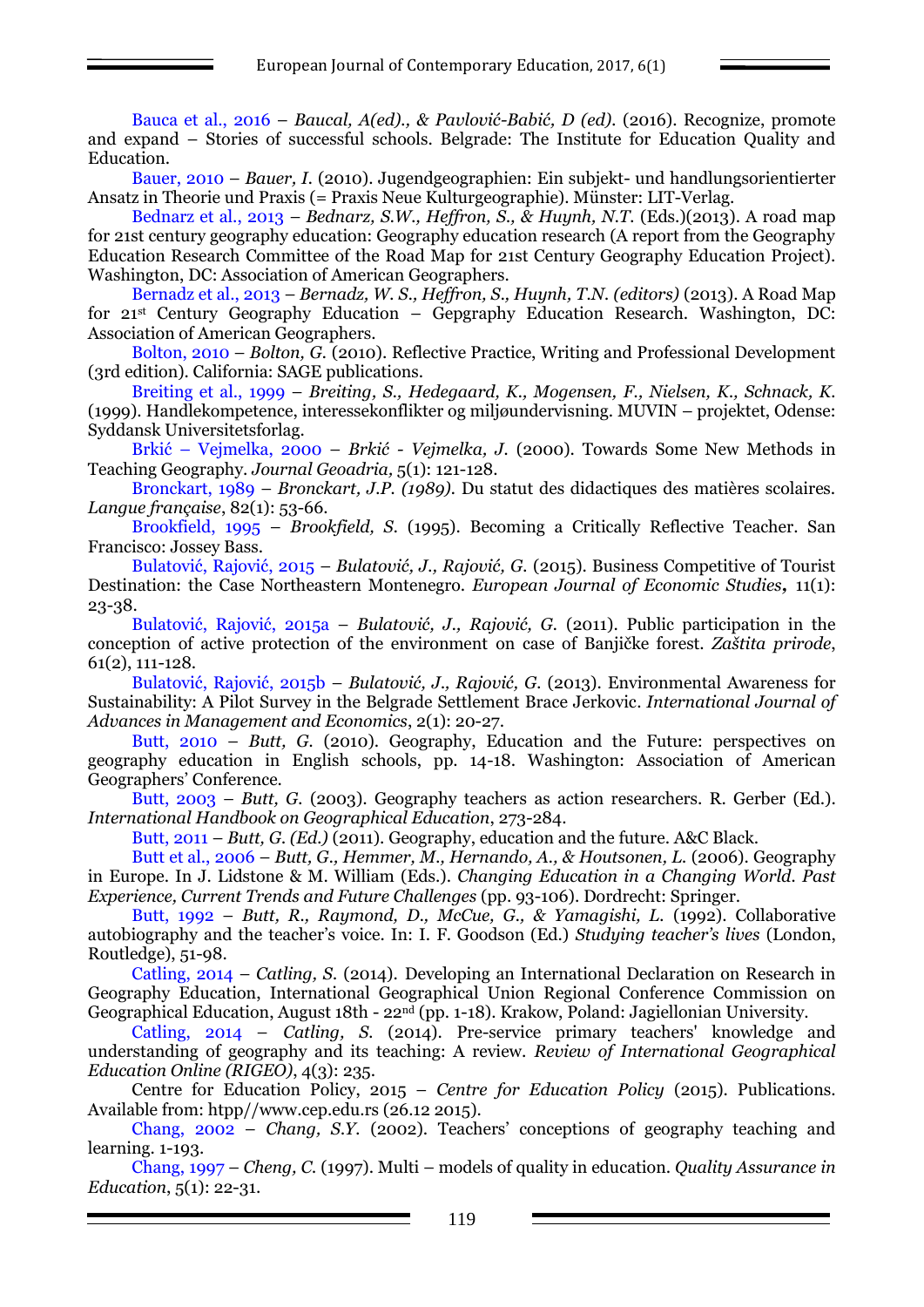Clausen, 2016 – *Clausen, W.S.* (2016). The pedagogical content knowledge of Danish geography teachers in a changing schooling context. *Journal of Humanities and Social Science Education*, 1: 1-22.

Coomber, 1997 – *Coomber, R.* (1997)*.* Using the Internet for survey research. *Sociological Research Online,* 2, 2. Available from: [\(http://www.socresonline.org.uk](http://www.socresonline.org.uk/) (31.08 2016).

Corney, 2000 – *Corney, G.* (2000)*.* Student geography teachers' pre-conceptions about teaching environmental topics. *Environmental Education Research*, 6(4): 313-329.

Demir, 2016 – *Demir, S.* (2016). An Analysis of Pre-Service Teachers' Attitudes and Opinions Regarding the Teaching Profession via Q – Methodology. *European Journal of Contemporary Education,* 17(3): 295-310.

Demirkaya, 2008 – *Demirkaya, H.* (2008). Sınıf öğretmeni adaylarının küresel ısınma kavramı algılamaları ve öğrenme stilleri: Fenomenografik bir analiz. *Kuram ve Uygulamada Eğitim Bilimleri (Kuyeb),* 8: 32-58.

Denscombe, 2003 – *Denscombe, M.* (2003). The Good Research Guide. Maidenhead: Open University Press.

Downs, 1994 – *Downs, R.M.* (1994). The need for research in geography education: It would be nice to have some data. *Journal of Geography*, 93(1): 57-60.

Durlak et al., 2011 – *Durlak, J.A., Weissberg, R.P., Dyminicki, A.B., Taylor, R.D., Schellinger, K.* (2011). The impact of enhancing students' social and emotional learning: A metaanalysis of school – based universal interventions. *Child Development*, 82: 474-501.

Education Forum, 2015 – Education Forum (2015)*.* Long – Term Development of Modern Education in Serbia. Available from**:** htpp//*eduforum.rs (24.11 2015).*

Esteves, 2015 – *Esteves, M.* (2015)*.* Citizenship Education – what Geography Teachers think on the subject and how they are involved? *Procedia – Social and Behavioral Sciences*, 191: 447-451.

Firth, Morgan, 2010 – *Firth, R., Morgan, J.* (2010). What is the place of radical/critical research in geography education? *International Research in Geographical and Environmental Education,* 19(2): 109-113.

Gbadamosi, 2013 – *Gbadamosi, B.O.* (2013). Demographic information sources and utilization as determinants of educational policy making in South Western Nigeria. *Educational Research and Reviews*, 8 (21): 2049.

Gecit, 2010 – *Gecit, Y.* (2010). Primary Tendencies in Research on Geography Education. *Educational Sciences: Theory and Practice*, 10(2): 969-987.

Genevois, Jouneau – Sion, 2008 – *Genevois, S., Jouneau – Sion, C.* (2008). Utiliser les «globes virtuels» pour enseigner la géographie de la France. *L'Information géographique, 72*(3): 81-93.

Geographical Association, 2009 – *Geographical Association* (2009). Geography: A different view. Sheffield: Geographical Association.

Geography Education Standards Project, 1994 – *Geography Education Standards Project*  (1994). Geography for Life: The National Geography Standards. Washington D.C.: National Geographic Society Committee on Research and Exploration.

Gersmehl, 2014 – *Gersmehl, P.* (2014). Teaching Geography. London: Guildford Press (3rd edition).

Greenberg et al., 2003 – *Greenberg, M.T., Weissberg, R.P., O'Brien, M.U., Zins, J.E., Fredericks, L., Resnik, H., & Elias, M.J.* (2003). Enhancing school – based prevention and youth development through coordinated social, emotional, and academic learning. *American psychologist*, *58*(6-7): 466-474.

Guoa, 2014 – *Guoa, F.* (2014). A road map for 21st century geography education: Geography education research. *Rivista J - Reading n. 1-2014: Journal of research and didactics in geography*, 1: 81.

Gustafsson, 2008 – *Gustafsson, J.E.* (2008). Effects of International comparative studies on Educational quality on the quality of Educational Research. *European Educational Research Journal, 7*(1): 1-17.

Hampton, Wellman, 1999 – *Hampton, K.N., Wellman, B.* (1999). Netville online and offline: observing and surveying a wired suburb. *American Behavioural Scientist,* 43: 464-474.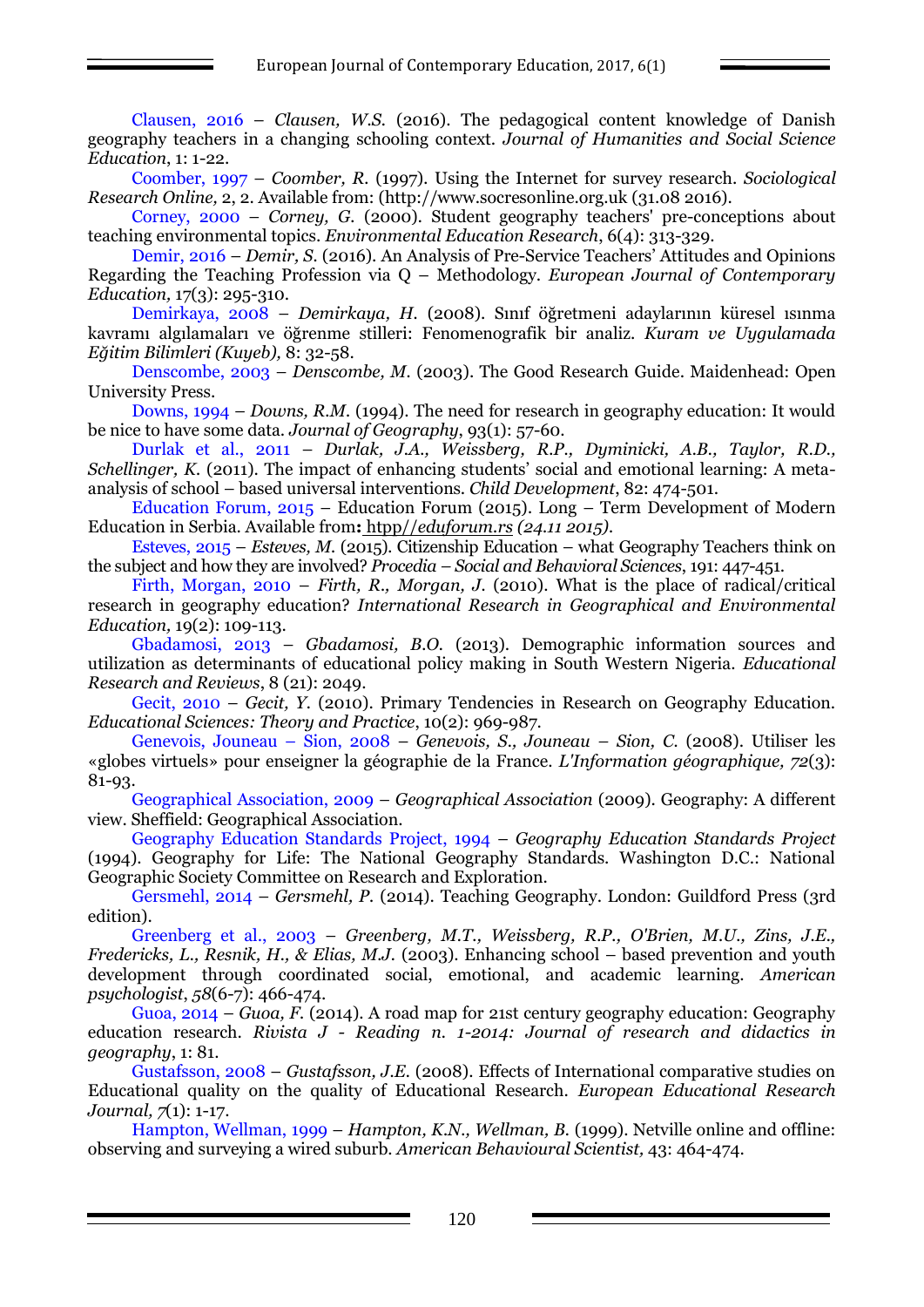Hanushek, 2005 – *Hanushek, E.A.* (2005). Why quality matters in education. *Finance & Development*, 42(2).

Hargreaves, 1998 – *Hargreaves, D.* (1998). A new partnership of stake holders and a national strategy of research in education. J. Rudduck, D. McIntyre (Eds.). *Challenges for Educational Research,* 114-136, Paul Chapman, London.

Haubrich, 1992 – *Haubrich H.* (1992). International Charter on Geographical Education. Freiburg: IGU Commission on Geographical Education.

Heffron, Downs, 2012 – *Heffron, S.G., Downs, R.M. (Eds.)* (2012). Geography for life: National geography standards (2nd ed.). Washington, DC: National Council for Geographic Education.

Hill, 1992 – *Hill, A.D.* (1992). Geography and education: North America. *Progress in Human Geography*, *16*(2): 232-242.

Ho et al., 2001 – *Ho, A., Watkins, D., Kelly, M.* (2001). The conceptual change approach to improving teaching and learning: An evaluation of a Hong Kong staff development programme. In: *Higher Education,* 42: 143-169.

Hollowell et al., 1998 – *Hollowell, J.G., Staehling, N.W., Hannon, W.H., Flanders, D.W., Gunter, E.W., Maberly, G.F., ... DeLozier, D.M. (1998).* Iodine nutrition in the United States. Trends and public health implications: iodine excretion data from National Health and Nutrition Examination Surveys I and III (1971–1974 and 1988–1994). *The Journal of Clinical Endocrinology & Metabolism*, *83* (10): 3401-3408.

Ilić, 2014 – *Ilić, T.* (2014). Geography Teachers Attitudes toward Self – Evaluation: the Case Serbia. *European Journal of Geography,* 5(4), 78-86.

Ilić, Romelić, 2013 *– Ilić, T., Romelić, J.* (2013). Analysis of Current Program Development Geography Teacher. *Researchers Review of the Department of Geography, Tourism and Hotel Management,* 42: 75-81.

Illingworth, 2001 – *Illingworth, N.* (2001). The Internet matters: Exploring the use of the Internet as a research tool. *Sociological Research Online,* 6, 2. Available from: http//www.socresonline.org.uk (01.09 2016).

Imken, 1999 – *Imken, O.* (1999). The convergence of virtual and actual in the global matrix: artificial life, geo-economics and psychogeography. In: Crang, M. Crang, P. and May, J. (eds), *Virtual Geographies,* 92-106, London: Routledge.

İncekara, 2013 – *İncekara, S.* (2013). Geography Education Research in Turkey: A Teacher's Perspective. *Education & Science*, 38(167): 3-16.

Inclusive Education, 2008 – *Inclusive Education* (2008). Road Development. Available from: htpp//*www.milance.edu.rs (14.01 2016).*

Isave, 2015 *– Isave, S.* (2015). Qualities of geography teacher. Published in: Education.

Jensen, Schnack, 1997 – *Jensen, B.B., Schnack, K.* (1997). The Action Competence Approach in Environmental Education. *Environmental Education Research, 3*(2), 163-178.

Johnston, Williams, 2003 – *Johnston, R., Williams, M.* (2003). A century of British geography. Oxford University Press.

Kagoda, 2009 – *Kagoda, A.M.* (2009). Teaching and learning geography through small group discussions. *Current Research Journal of Social Sciences, 1*(2): 27.

Karakuyu, 2008 – *Karakuyu, M.* (2008). Coğrafya eğitiminde öğretmen olmak ve öğretmen kalabilmek. R. Özey & A. Demirci (Ed.). *Coğrafya öğretiminde yöntem ve yaklaşımlar* içinde (pp. 341-363), İstanbul: Aktif Yayınevi.

Keltie, 1885 *– Keltie, J.S.* (1885). Geographical education: Read at the Aberdeen Meeting of the British Association. *The Scottish Geographical Magazin, 1*(10): 497-505.

Kember, 1997 *– Kember, D.* (1997). A Reconceptualisation of the Research into University Academics' Conceptions of Teaching. *In: Learning and instruction*, 7(3): 255-275.

Kidman, Papadimitriou, 2012 – *Kidman, G., Papadimitriou, F.* (2012). Content analysis of international research in geographical and environmental education: 18 years of academic publishing. *International Research in Geographical and Environmental Education, 21*(1): 3-10.

Korthagen, Vassalos, 2005 – *Korthagen, F., Vassalos, A.* (2005). Levels in Reflection. Core reflection as a means to enhance professional development. *Teachers and teaching: Theory and Practice,* 11(1): 47-71.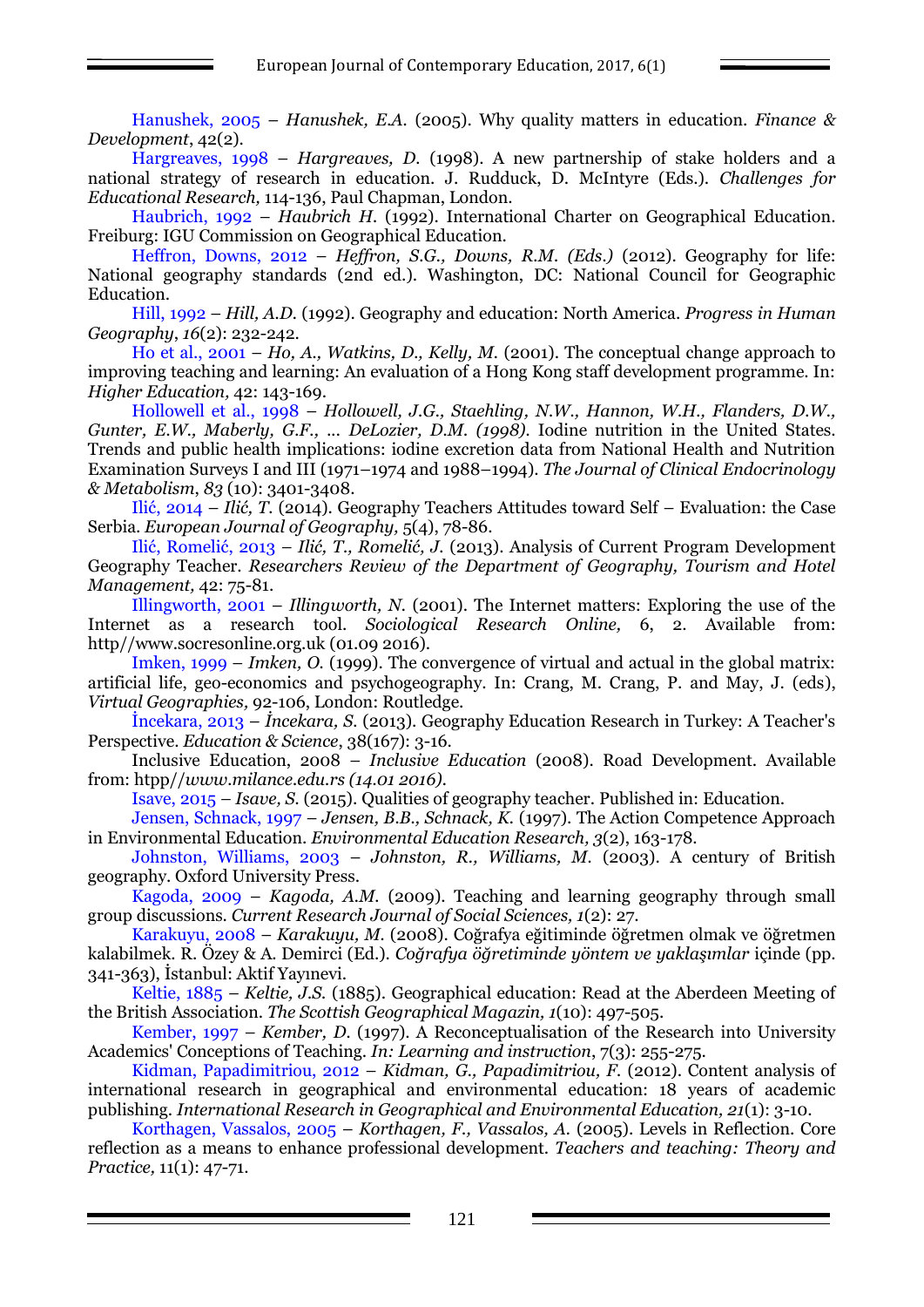Krechetnikov et al., 2016 – *Krechetnikov, K., Pestereva, N., & Rajović, G.* (2016). Prospects for the Development and Internationalization of Higher Education in Asia. *European Journal of Contemporary Education,* 16(2): 229-238.

Komlenović, 2004 – *Komlenović, Đ.* (2004). Organization of geography classes in secondary vocational education of the Republic of Serbia. *Pedagogija*, 59(4): 99-109.

Кomlenović, 2004a – *Кomlenović, Đ.* (2007). Gymnasium students' attitudes towards the curriculum and textbook geography. *Pedagoška stvarnost,* 53(7-8): 634-641.

Кomlenović, 2004b – *Кomlenović, Đ.* (2008)*.* Development teaching geography in Serbia. *Zbornik institute za pedagoška istraživanja,* 40(1): 209-214.

Lai, 1999 – *Lai, K.C.* (1999)*.* Freedom to learn: a study of the experiences of secondary school teachers and students in a geography field trip. *International Research in Geographical and Environmental Education*, 8(3): 239-255.

Lambert, 2010 – *Lambert*, *D.* (2010). Geography education research and why it matters. *International Research in Geographical and Environmental Education*, 19(2): 83-86.

Lidstone, Williams, 2006 – *Lidstone, J., Williams, M.* (2006). Researching change and changing research in geographical education. J. Lidstone, M. Williams (Eds.). Geographical Education in a Changing world: Past Experience, Current Trends, and Future Challenges, 1-16, Springer, The Netherlands.

Litvin, Kar, 2001 – *Litvin, S.W., Kar, G.H.* (2001). E-surveying for tourism research: legitimate tool or a researcher's fantasy? *Journal of Travel Research,* 39: 308-314.

Madge, O'Connor, 2002 – *Madge, C., O'Connor, H.* (2002). Online with the e-mums: exploring the Internet as a medium for research. *Area*, 34: 92-102.

Madge, O'Connor, 2004 – *Madge, C., O'connor, H.* (2004)*.* Online methods in geography educational research. *Journal of Geography in Higher Education*, *28*(1): 143-152.

McDonald, Adam, 2003 – *McDonald, H., Adam, S.* (2003). A comparison of online and postal data collection methods in marketing research. *Marketing Intelligence and Planning,* 21: 85-95.

Morgan, 2012 – *Morgan, J.* (2012). Teaching Secondary Geography as if the Planet Matters. London: Routledge.

Murphy, 2007 – *Murphy, A.B.* (2007). Geography's place in higher education in the United States. *Journal of Geography in Higher Education,* 31(1): 121-141.

Murray, Macdonald, 1997 – *Murray, K., Macdonald, R.* (1997). The disjunction between 1ecturers conceptions of teaching and their claimed educational practice. In: *Higher Education*, 33: 331-349.

Naish, 2002 – *Naish, M.* (2002). Action research for a new professionalism in geography education. M. Smith (Ed), *Teaching Geography in Secondary Schools*, 306-322. Routledge Falmer, London and New York.

Öztürk, 2005 – *Öztürk, M.* (2005). Küreselleşen ve yerelleşen dünyada coğrafya öğretmen eğitimi. H. Kıran (Ed.). XIV. Ulusal Eğitim Bilimleri Kongresi içinde (pp. 262-266). Denizli, Pamukkale Üniversitesi.

Öztürk, 2012 – *Ozturk, M.* (2012). A Case for Narrative Inquiry in Geography Education. *Researchers Review of the Department of Geography, Tourism and Hotel Management,* 41: 106-117.

Papadimitriou, Kidman, 2012 – *Papadimitriou, F., Kidman, G.* (2012). Statistical and scientometric analysis of international research in geographical and environmental education. *International Research in Geographical and Environmental Education*, *21*(1): 11-20.

Paulsen, 2012 – *Paulsen, A.C.* (2012). Naturfag i skolen i et kritisk demokratisk dannelsesperspektiv. *Nordic Studies in Science Education, 2*(2): 69-84.

Payton et al., 2008 – *Payton, J., Weissberg, R.P., Durlak, J.A., Dyminicki, A.B., Taylor, R.D., Schellinger, K.B., Pachan, M.* (2008). The positive impact of social and emotional learning for Kindergarten to eighth-grade students, Findings from three scientific reviews. Chicago: CASEL.

Radović, 2011 – *Radović, V.Ž.* (2011)*.* Contemporary "polymetodizam" - infinite list of teaching methods. *Pedagoška stvarnost*, LVII (5–6): 499-507.

Radović, 2013 - *Radović, Ž.V.* (2013)*.* Teachers' oral presentation from students' perceptive. *Zbornik institute za pedagoška istraživanja*, 45(2): 363-380.

Rajović, 2007 - *Rajović, G.* (2007). Mini projects in teaching geography. *Pedagoška stvarnost*, 53(3–4): 205-213.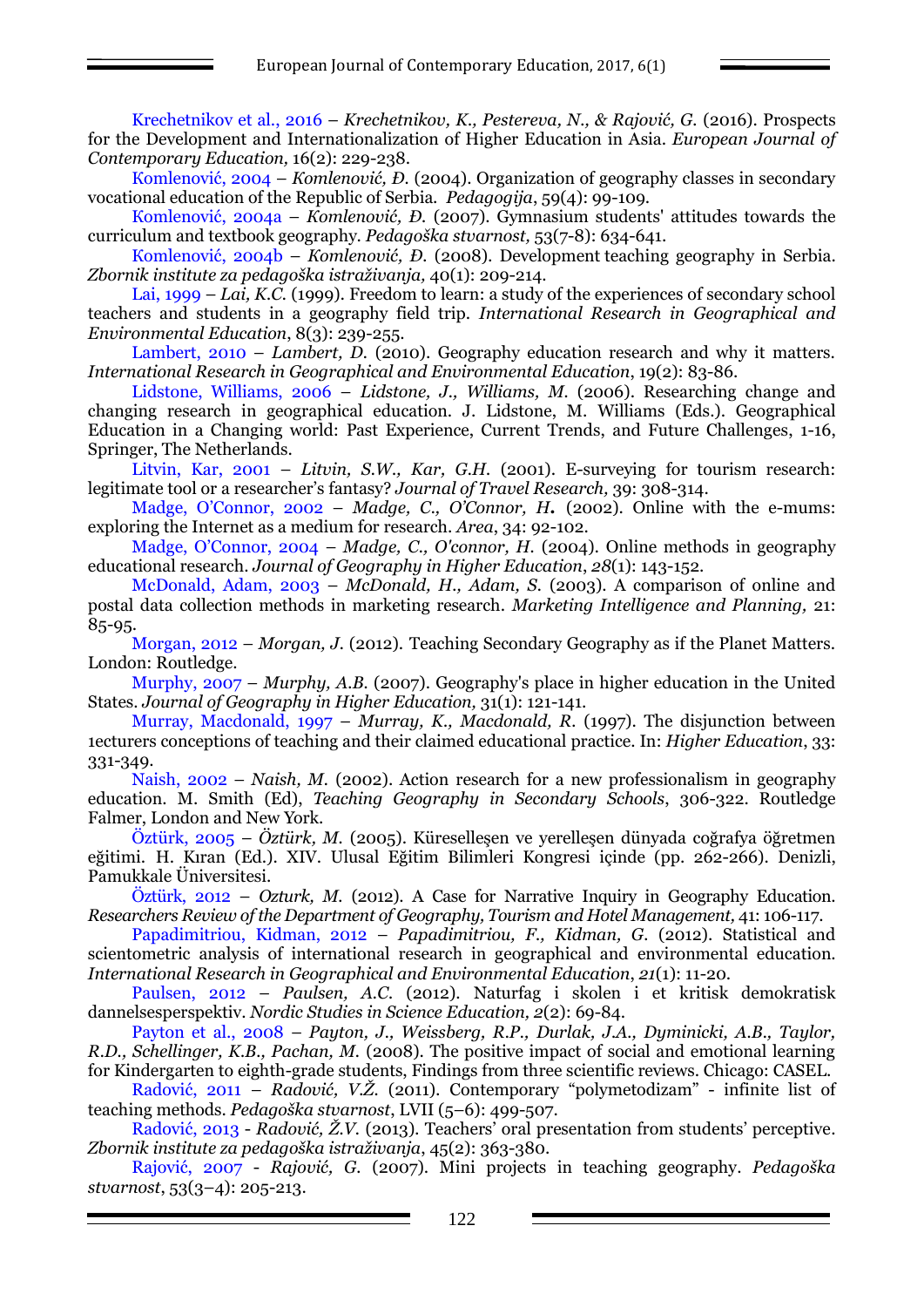Rajović, 2009 – *Rajović, G.* (2009). Rural settlement Gnjili Potok as a reflection of the socioeconomic conditions. *Istraživanje i razvoj*, 15, broj (32–33): 75-77.

Rajović, 2003 – *Rajović, G.* (2003). Word research students – how to develop the students' ability to research communication in teaching geography,"Pedagoška praksa", 06. 06, *Prosvetni pregled*. Belgrade: List of teachers of the Republic of Serbia and the Republic of Srpska.

Rajović, 2007a – *Rajović, G.* (2007). Geography on the Internet – learning against the limits,"Pedagoška praksa", 04. 04*, Prosvetni pregled*. Belgrade: List of teachers of the Republic of Serbia and the Republic of Srpska.

Rajović, Bulatović, 2015 – *Rajović, G., & Bulatović, J.* (2015). Regional-Demographic Problems and Quality of Life in Northeastern Montenegro: A Case Study. *European Geographical Studies*, 5(1): 18-33.

Rajović, Bulatović, 2015a – *Rajović, G., Bulatović, J.* (2015). *State of environmental awareness in north eastern Montenegro: a review. International Letters of Natural Sciences,* 2: 43-56.

Rajović, Bulatović, 2016 – *Rajović, G., Bulatović, J.* (2016). Comparative Analysis of Conditions Life in Settlements the Municipality of Berane and Settlements the Municipality of Andrijevica: A Case Study. *European Researcher. Series A,* 103(2): 87-106.

Rajović, Bulatović, 2016a – *Rajović, G., Bulatović, J.* (2016). Environmental Awareness for Sustainability Miljakovačke Forest - Pilot Survey in Settlement Miljakovac (Belgrade). *Sochi Journal of Economy*, 39(1): 4-21.

Rajović, Bulatović, 2008 – *Rajović, G., Bulatović, J.* (2008). State environmental awareness in Vrbas. *Ecologica*, 15(51): 45-52.

Rajović, 1997 – *Rajović, G.* (1997). Problems and psychological aspect of teaching geography,"Pedagoška praksa", 27. 12, *Prosvetni pregled*. Belgrade: List of teachers of the Republic of Serbia and the Republic of Srpska.

Rajović, 2001 – *Rajović, G.* (2001). Formation of geographical culture of pupils – a citizen of the host their land,"Pedagoška praksa", 24. 04*, Prosvetni pregled*. Belgrade: List of teachers of the Republic of Serbia and the Republic of Srpska.

Rajović, 2003 – *Rajović, G.* (2003). Incentive word teachers – Introducing pupils to study Cvijic ethnic communities and ethnicities"Pedagoška praksa", 06. 04, *Prosvetni pregled*. Belgrade: List of teachers of the Republic of Serbia and the Republic of Srpska.

Rajović, Bulatović, 2002 – *Rajović, G., Bulatović, J.* (2002). The use of computers in teaching geography – the computer as a private teacher,"Pedagoška praksa", 27. 02, *Prosvetni pregled*. Belgrade: List of teachers of the Republic of Serbia and the Republic of Srpska.

Rajović, Bulatović, 2002a – *Rajović, G., Bulatović, J.* (2002). The use of computers in teaching geography – a walk around globe, "Pedagoška praksa", 20. 02, *Prosvetni pregled*. Belgrade: List of teachers of the Republic of Serbia and the Republic of Srpska, Belgrade.

Reinfried, 2007 – *Reinfried, S.* (2007). Educational reconstruction. A key to progress in geoscience teaching and learning. *Geographie und ihre Didaktik,* 35(4): 232-243.

Reinfried, Hertig, 2011 – *Reinfried, S., Hertig, P.* (2011). Geographical education: How human – environment-society processes work. *Geography, encyclopedia of life support systems (EOLSS*), pp. 1-48, Oxford.

Riva et al., 2003 – *Riva, G., Teruzzi, T., Anolli, L.* (2003). The use of the Internet in psychological research: comparison of online and offline questionnaires. *CyberPsychology and Behavior,* 6: 73-80.

Roberts, 2000 – *Roberts, M.* (2000). The role of research in the initial education of geography teachers. C. Fisher, T. Bins (Eds.). *Issues in Geography Teaching*, 37-49. London and New York: Routledge Falmer.

Roberts, 2010 – *Roberts, M.* (2010). What is "evidence – based practice" in geography education? *International Research in Geographical and Environmental Education, 19*(2): 91-95.

Romanova et al., 2016 – *Romanova, G., Maznichenko, M., Neskoromnyh, N.* (2016). Systematic Approach to the Goalsetting of Higher Education in the Field of Tourism and Hospitality. *European Journal of Contemporary Education,* 17(3): 344-356.

Sarno, 2011 – *Sarno, E.* (2011). Geography and citizenship education: Migrations and pathways of educational research. *Review of International Geographical Education Online*, 1(1).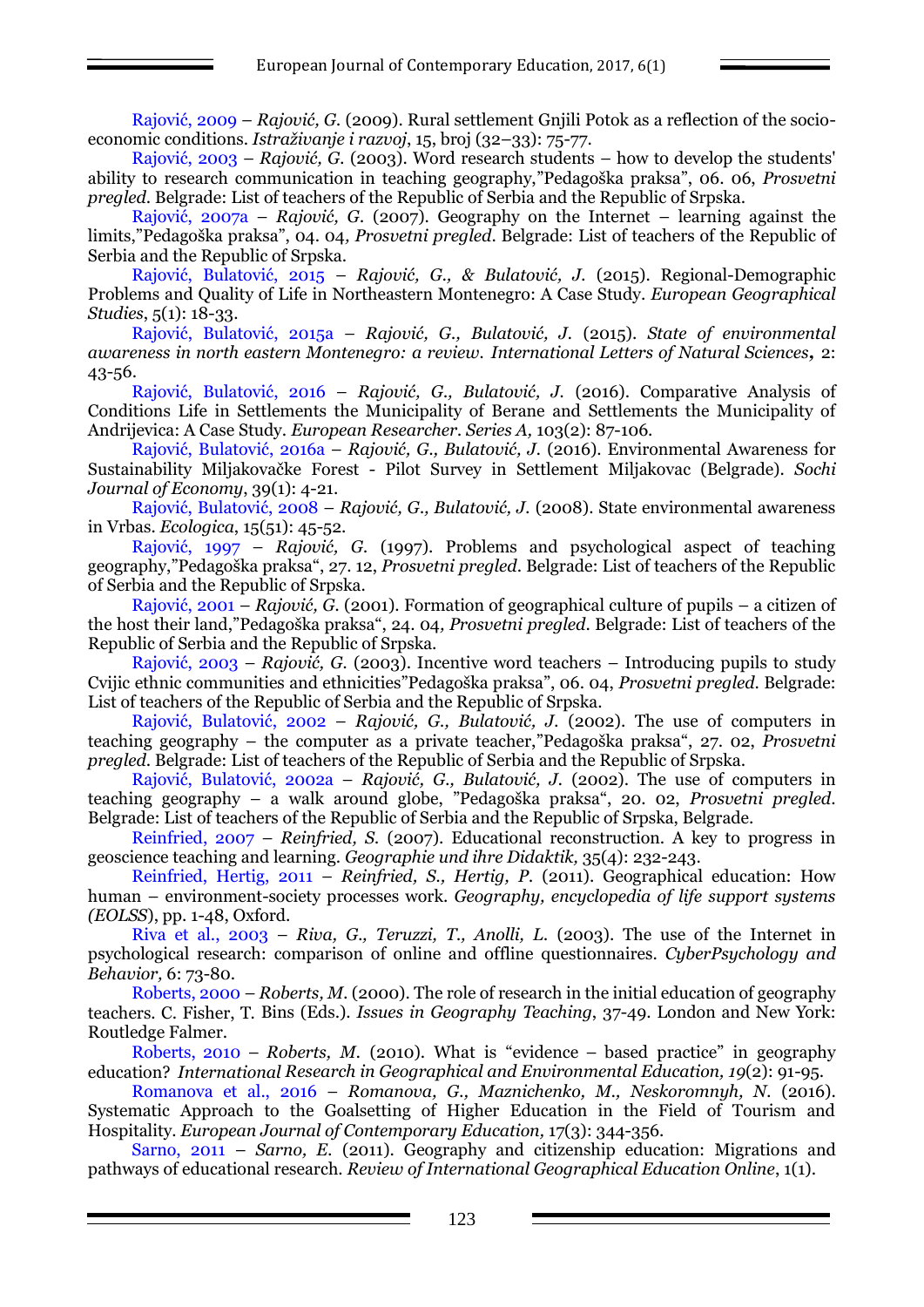Schaefer and Dillman, 1998 – *Schaefer, D., Dillman, D.A.* (1998). Development of a standard e-mail methodology: results of an experiment. *Public Opinion Quarterly,* 62: 378-397.

Schmeinck and Lidstone, 2014 – *Schmeinck, D., Lidstone, J.* (2014). Current trends and issues in geographical education. *Standards and Research in Geographical Education: Current Trends and International Issues*, 5-16.

Schön, 1983 – *Schön, D.* (1983). The Reflective Practitioner*.* How Professionals Think In Action, Basic Books.

Schön, 1987 – *Schön, D.* (1987). Educating the Reflective Practitioner. Jossey – Bass: San Francisco.

Sheppard, 2001 – *Sheppard, E.* (2001). Quantitative geography: representations, practices, and possibilities. *Environment and Planning D*, 19(5): 535-554.

Simić, 2015 – *Simić, N.* (2015). Motivation for choosing teaching as a career – the perceptive of pre-service teachers, novices and experienced subject teachers. *Zbornik institute za pedagoška istraživanja*, 47(2): 199-221.

Sjøberg, 2005 – *Sjøberg, S.* (2005). Naturfag som almendannelse En kritisk fagdidaktik. Aarhus: Forlaget Klim.

Sklad et al., 2012 – *Sklad, M., Diekstra, R., De Ritter, M., Ben, J.* (2012). Effectiveness of school-based universal social, emotional, and behavioral programs: Do they enhance students' development in the area of skill, behaviour, and adjustment? *Psychology in the Schools*, 49(9): 892-909.

Slater, 2003 – *Slater, F.* (2003). Exploring relationships between teaching and research in geography education. In *International handbook on geographical education* (pp. 285-298). Springer Netherlands.

Slee et al., 2012 – *Slee, P., Murray-Harvey, R., Dix, K. L., Skrzypiec, G., Askell-Williams, H., Lawson, M., Krieg, S.* (2012). Kids Matter Early Childhood Evaluation Report. Adelaide. Australia: Shannon Research Press.

Solem et al., 2008 – *Solem, M., Cheung, I., Schlemper, M.B.* (2008). Skills in professional geography: An assessment of workforce needs and expectations. *The Professional Geographer*, *60*(3): 356-373.

Squires, 1999 – *Squires, G.* (1999). Teaching as a Professional Discipline. Falmer Press.

Stoddart, 1981 – *Stoddart, D.R.* (1981). Geography, education and research. *The Geographical Journal, 147*(3): 287-297.

Sutton et al., 2003 – *Sutton, R.E., Wheatley, K.F.* (2003). Teachers' emotions and teaching: A review of the literature and directions for future research. *Educational psychology review*, 15 (4): 327-358.

Taylor, 2008 – *Taylor L.* (2008). Key concepts and medium term planning. *Teaching Geography*, 33(2): 50-54.

Taylor, 2013 – *Taylor L.* (2013). What do we know about concept formation and making progress in learning geography? In Lambert D. and Jones M. (Eds.) (pp. 302-313). *Debates in Geography Education*, London: Routledge.

Teodorović, 2012 – *Teodorović, J.* (2012). Student background factors influencing student achievement in Serbia. *Educational Studies*, *38*(1): 89-110.

Teodorović et al., 2016 – *Teodorović, J.D., Milin, V.D., Vujačić, M.B.* (2016). Programmes of professional development of teachers: Estimated usefulness and educaional effects. *Inovacije u nastavi* – *časopis za savremenu nastavu*, 29(1): 46 -59.

Trigwell, 2006 – *Trigwell, K.* (2006). Phenomenography: An approach to research into geography education, *Journal of geography in higher education*, *30*(2): 367-372.

Ünlü, Alkış, 2006 – *Ünlü, M., Alkış, S.* (2006). Okul öncesi coğrafya derslerinin irdelenmesi. *Marmara Coğrafya Dergisi*, 14, 17-28.

Van der Schee, 2012 – *Van der Schee, J.* (2012). Geographical education in a changing world. *J-Reading-Journal of Research and Didactics in Geography*, 10(1): 11-15.

Van der Schee, 2014 – *Van der Schee, J.* (2014). Looking for an international strategy for geography education. *Rivista J - Reading n. 1-2014: Journal of research and didactics in geography*, 1(3): 9-13.

Van der Schee, 2012 – *Van der Schee, J.* (2012). Geographical Education in a Changing World. *Journal of Research and Didactics in Geography (J-READING)*, 10(1): 1-5.